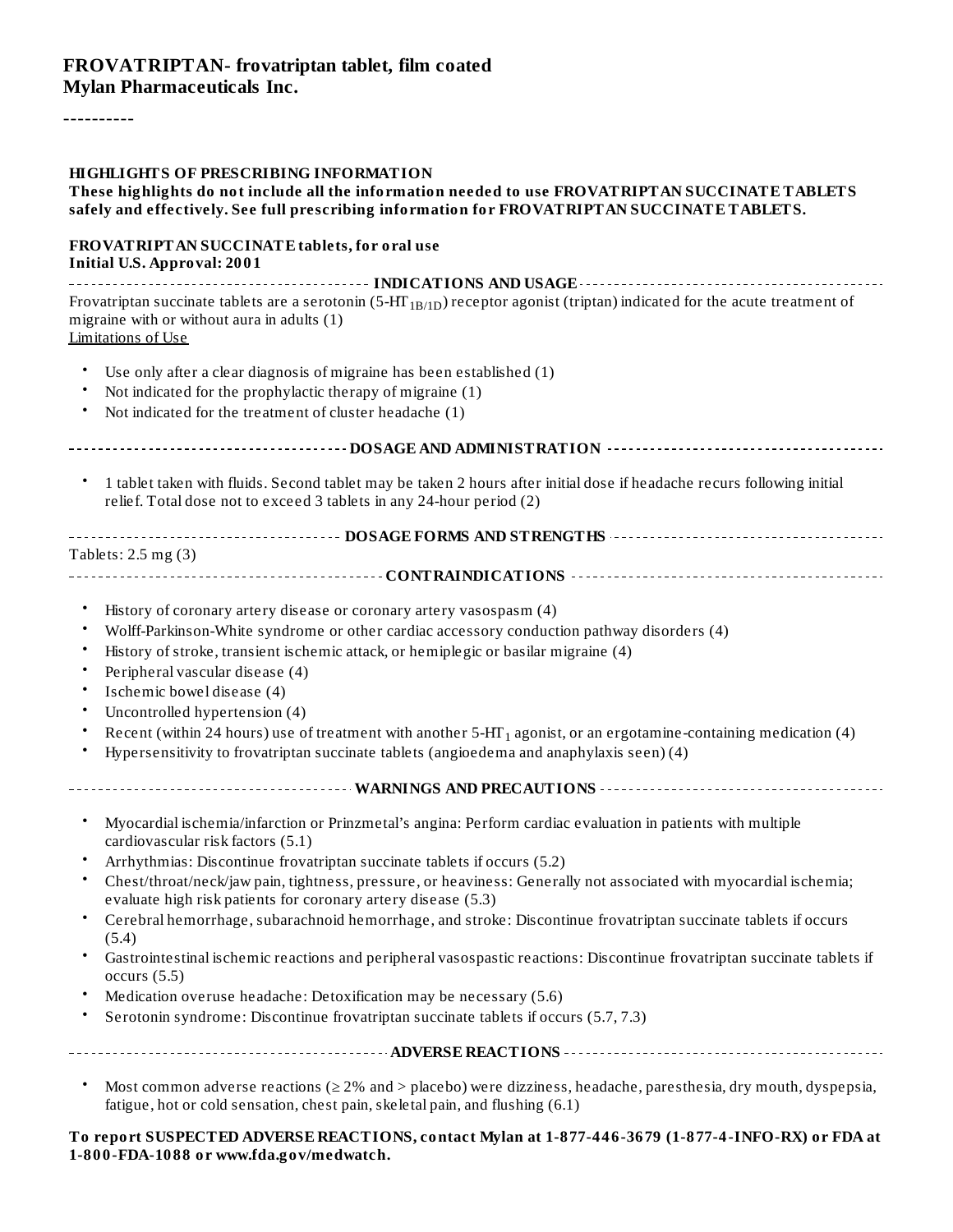**USE IN SPECIFIC POPULATIONS**

• Pregnancy: Based on animal data, may cause fetal harm (8.1)

#### **See 17 for PATIENT COUNSELING INFORMATION and FDA-approved patient labeling.**

**Revised: 5/2019**

#### **FULL PRESCRIBING INFORMATION: CONTENTS\***

#### **1 INDICATIONS AND USAGE**

#### **2 DOSAGE AND ADMINISTRATION**

#### **3 DOSAGE FORMS AND STRENGTHS**

#### **4 CONTRAINDICATIONS**

#### **5 WARNINGS AND PRECAUTIONS**

5.1 Myocardial Ischemia, Myocardial Infarction, and Prinzmetal's Angina

- 5.2 Arrhythmias
- 5.3 Chest, Throat, Neck, and Jaw Pain/Tightness/Pressure
- 5.4 Cerebrovascular Events
- 5.5 Other Vasospasm Reactions
- 5.6 Medication Overuse Headache
- 5.7 Serotonin Syndrome
- 5.8 Increase in Blood Pressure
- 5.9 Hypersensitivity Reactions

#### **6 ADVERSE REACTIONS**

- 6.1 Clinical Trials Experience
- 6.2 Postmarketing Experience

#### **7 DRUG INTERACTIONS**

- 7.1 Ergot-containing Drugs
- 7.2 5-HT  $_{1B/1D}$  Agonists
- 7.3 Selective Serotonin Reuptake Inhibitors/Serotonin Norepinephrine Reuptake Inhibitors and Serotonin Syndrome

#### **8 USE IN SPECIFIC POPULATIONS**

- 8.1 Pregnancy
- 8.2 Lactation
- 8.4 Pediatric Use
- 8.5 Geriatric Use
- 8.6 Patients with Hepatic Impairment

#### **10 OVERDOSAGE**

#### **11 DESCRIPTION**

#### **12 CLINICAL PHARMACOLOGY**

- 12.1 Mechanism of Action
- 12.3 Pharmacokinetics

#### **13 NONCLINICAL TOXICOLOGY**

13.1 Carcinogenesis, Mutagenesis, Impairment of Fertility

#### **14 CLINICAL STUDIES**

#### **16 HOW SUPPLIED/STORAGE AND HANDLING**

#### **17 PATIENT COUNSELING INFORMATION**

\* Sections or subsections omitted from the full prescribing information are not listed.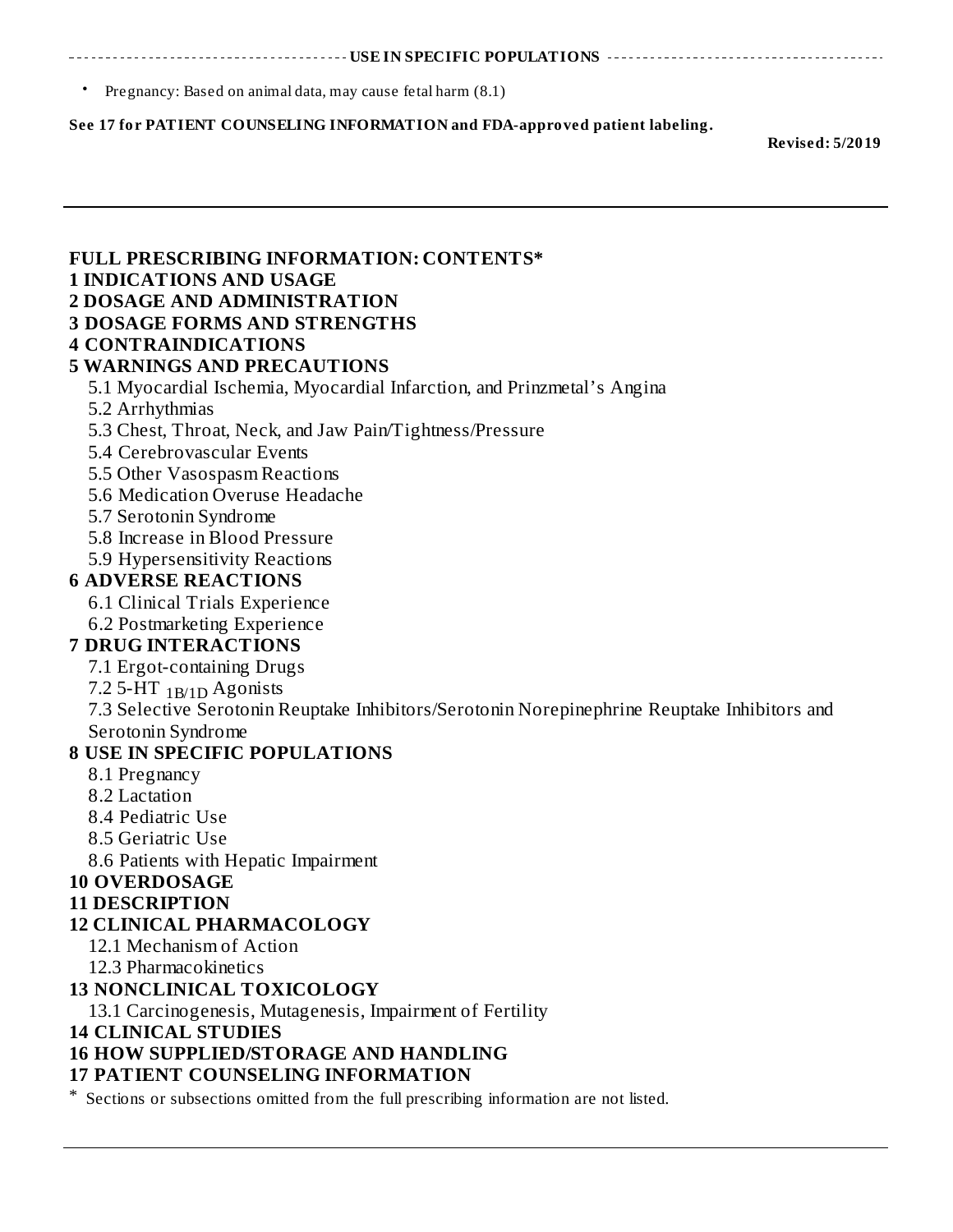#### **FULL PRESCRIBING INFORMATION**

#### **1 INDICATIONS AND USAGE**

Frovatriptan succinate tablets are indicated for the acute treatment of migraine with or without aura in adults.

#### **Limitations of Us e:**

- Use only if a clear diagnosis of migraine has been established. If a patient has no response for the first migraine attack treated with frovatriptan succinate tablets, reconsider the diagnosis of migraine before frovatriptan succinate tablets are administered to treat any subsequent attacks.
- Frovatriptan succinate tablets are not indicated for the prevention of migraine attacks.
- Safety and effectiveness of frovatriptan succinate tablets have not been established for cluster headache.

#### **2 DOSAGE AND ADMINISTRATION**

**Dosing Information:** The recommended dose is a single tablet of frovatriptan succinate (frovatriptan 2.5 mg) taken orally with fluids.

If the migraine recurs after initial relief, a second tablet may be taken, providing there is an interval of at least 2 hours between doses. The total daily dose of frovatriptan succinate tablets should not exceed 3 tablets (3 x 2.5 mg per 24-hour period).

There is no evidence that a second dose of frovatriptan succinate tablets is effective in patients who do not respond to a first dose of the drug for the same headache.

The safety of treating an average of more than 4 migraine attacks in a 30-day period has not been established.

### **3 DOSAGE FORMS AND STRENGTHS**

Frovatriptan Succinate Tablets are available containing 3.91 mg of frovatriptan succinate equivalent to 2.5 mg of frovatriptan.

• The 2.5 mg tablets are white to off-white, film-coated, round, unscored tablets debossed with **M** on one side of the tablet and **FR** over **2.5** on the other side.

### **4 CONTRAINDICATIONS**

Frovatriptan succinate tablets are contraindicated in patients with:

- Ischemic coronary artery disease (CAD) (e.g., angina pectoris, history of myocardial infarction, or documented silent ischemia), or coronary artery vasospasm, including Prinzmetal's angina *[see Warnings and Precautions (5.1)]*.
- Wolff-Parkinson-White Syndrome or arrhythmias associated with other cardiac accessory conduction pathway disorders *[see Warnings and Precautions (5.2)]*.
- History of stroke, transient ischemic attack (TIA), or history of hemiplegic or basilar migraine because these patients are at a higher risk of stroke *[see Warnings and Precautions (5.4)]*.
- Peripheral vascular disease *[see Warnings and Precautions (5.5)]*.
- Ischemic bowel disease *[see Warnings and Precautions (5.5)]*.
- Uncontrolled hypertension *[see Warnings and Precautions (5.8)]*.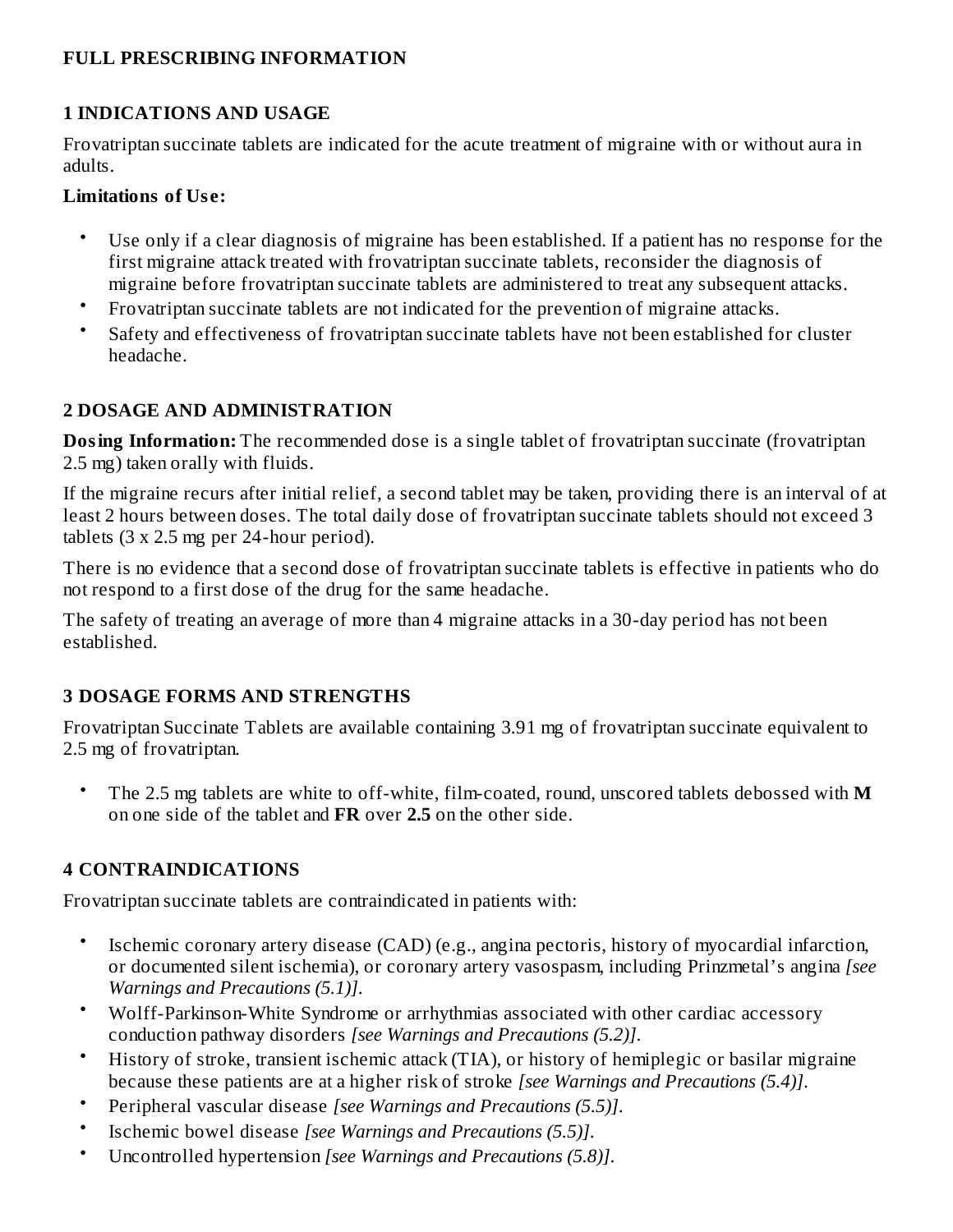- Recent use (i.e., within 24 hours) of another 5-HT $_{\rm 1}$  agonist, an ergotamine containing or ergottype medication such as dihydroergotamine (DHE) or methysergide *[see Drug Interactions (7.1, 7.2)]*.
- Hypersensitivity to frovatriptan succinate (angioedema and anaphylaxis seen) *[see Warnings and Precautions (5.9)]*.

## **5 WARNINGS AND PRECAUTIONS**

## **5.1 Myocardial Is chemia, Myocardial Infarction, and Prinzmetal's Angina**

Frovatriptan succinate tablets are contraindicated in patients with ischemic or vasospastic CAD. There have been rare reports of serious cardiac adverse reactions, including acute myocardial infarction, occurring within a few hours following administration of frovatriptan succinate tablets. Some of these reactions occurred in patients without known CAD. Frovatriptan succinate tablets may cause coronary artery vasospasm (Prinzmetal's angina), even in patients without a history of CAD.

Perform a cardiovascular evaluation in triptan-naïve patients who have multiple cardiovascular risk factors (e.g., increased age, diabetes, hypertension, smoking, obesity, strong family history of CAD) prior to receiving frovatriptan succinate tablets. Do not administer frovatriptan succinate tablets if there is evidence of CAD or coronary artery vasospasm *[see Contraindications (4)]*. For patients with multiple cardiovascular risk factors who have a negative cardiovascular evaluation, consider administrating the first frovatriptan succinate tablet dose in a medically-supervised setting and performing an electrocardiogram (ECG) immediately following frovatriptan succinate tablet administration. For such patients, consider periodic cardiovascular evaluation in intermittent long-term users of frovatriptan succinate tablets.

## **5.2 Arrhythmias**

Life-threatening disturbances of cardiac rhythm including ventricular tachycardia and ventricular fibrillation leading to death have been reported within a few hours following the administration of 5-  $\operatorname{HT}_1$  agonists. Discontinue frovatriptan succinate tablets if these disturbances occur. Frovatriptan succinate tablets are contraindicated in patients with Wolff-Parkinson-White syndrome or arrhythmias associated with other cardiac accessory conduction pathway disorders *[see Contraindications (4)]*.

## **5.3 Chest, Throat, Neck, and Jaw Pain/Tightness/Pressure**

Sensations of pain, tightness, pressure, and heaviness have been reported in the chest, throat, neck, and jaw after treatment with frovatriptan succinate tablets and are usually non-cardiac in origin. However, perform a cardiac evaluation if these patients are at high cardiac risk. The use of frovatriptan succinate tablets are contraindicated in patients with CAD and those with Prinzmetal's angina *[see Contraindications (4)]*.

## **5.4 Cerebrovas cular Events**

Cerebral hemorrhage, subarachnoid hemorrhage, stroke, and other cerebrovascular events have been reported in patients treated with 5-HT $_{\rm 1}$  agonists, and some have resulted in fatalities. In a number of cases, it appears possible that the cerebrovascular events were primary, the agonist having been administered in the incorrect belief that the symptoms experienced were a consequence of migraine, when they were not.

Before treating headaches in patients not previously diagnosed as migraineurs, and in migraineurs who present with symptoms atypical of migraine, other potentially serious neurological conditions need to be excluded. Frovatriptan succinate tablets are contraindicated in patients with a history of stroke or TIA *[see Contraindications (4)]*.

## **5.5 Other Vasospasm Reactions**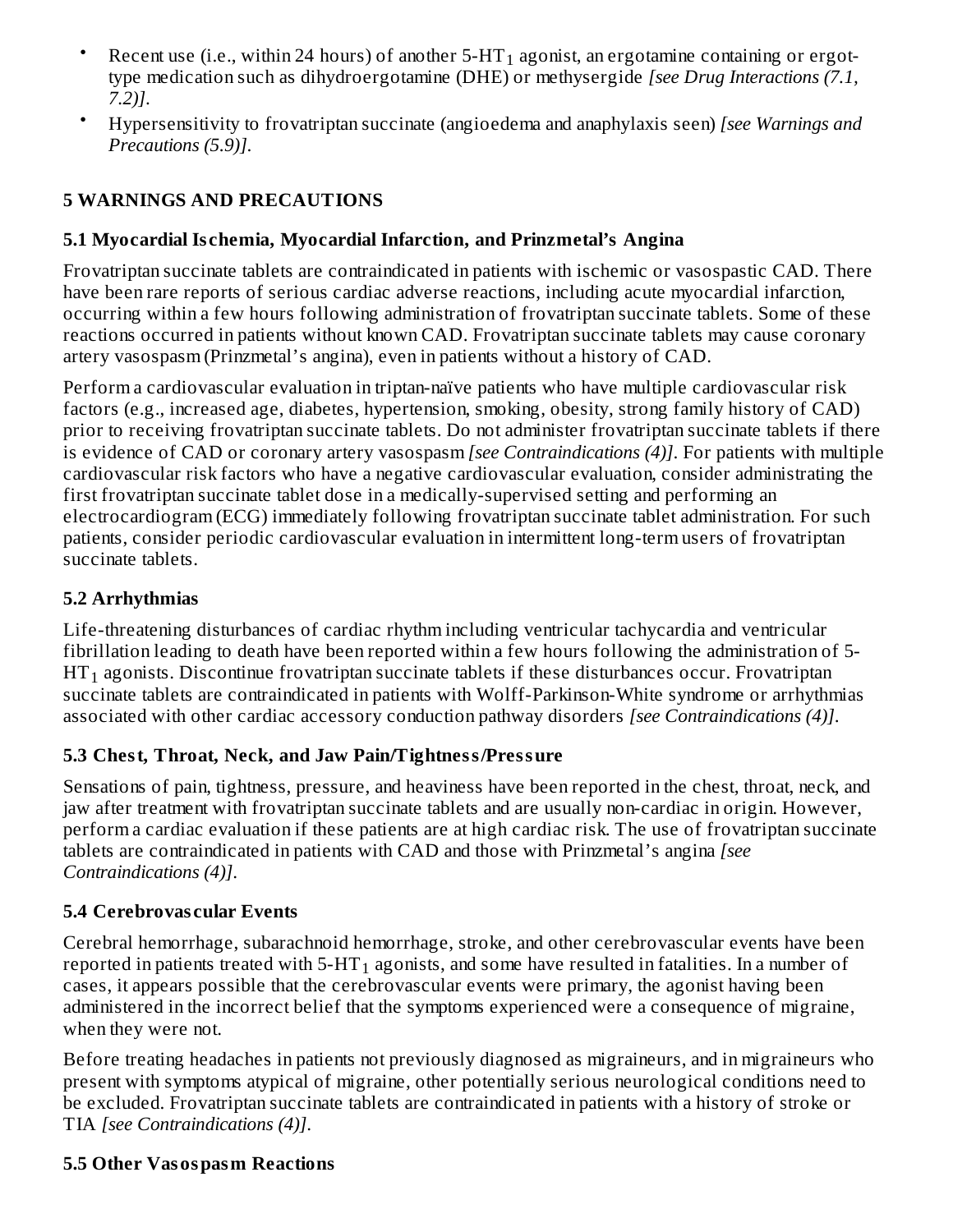Frovatriptan succinate tablets may cause non-coronary vasospastic reactions, such as peripheral vascular ischemia, gastrointestinal vascular ischemia and infarction (presenting with abdominal pain and bloody diarrhea), splenic infarction, and Raynaud's syndrome. In patients who experience symptoms or signs suggestive of a vasospastic reaction following the use of any 5-HT $_{\rm 1}$  agonist, rule out a vasospastic reaction before using frovatriptan succinate tablets *[see Contraindications (4)]*.

Reports of transient and permanent blindness and significant partial vision loss have been reported with the use of 5-HT $_{\rm 1}$  agonists. Since visual disorders may be part of a migraine attack, a causal relationship between these events and the use of 5-HT $_{\rm 1}$  agonists have not been clearly established.

### **5.6 Medication Overus e Headache**

Overuse of acute migraine drugs (e.g., ergotamine, triptans, opioids, or combination of these drugs for 10 or more days per month) may lead to exacerbation of headache (medication overuse headache). Medication overuse headache may present as migraine-like daily headaches or as a marked increase in frequency of migraine attacks. Detoxification of patients, including withdrawal of the overused drugs, and treatment of withdrawal symptoms (which often includes a transient worsening of headache) may be necessary.

### **5.7 Serotonin Syndrome**

Serotonin syndrome may occur with frovatriptan succinate tablets, particularly during co-administration with selective serotonin reuptake inhibitors (SSRIs), serotonin norepinephrine reuptake inhibitors (SNRIs), tricyclic antidepressants (TCAs), and monoamine oxidase (MAO) inhibitors *[see Drug Interactions (7.3)]*. Serotonin syndrome symptoms may include mental status changes (e.g., agitation, hallucinations, coma), autonomic instability (e.g., tachycardia, labile blood pressure, hyperthermia), neuromuscular aberrations (e.g., hyperreflexia, incoordination), and/or gastrointestinal symptoms (e.g., nausea, vomiting, diarrhea). The onset of symptoms usually occurs within minutes to hours of receiving a new or a greater dose of a serotonergic medication. Discontinue frovatriptan succinate tablets if serotonin syndrome is suspected.

## **5.8 Increas e in Blood Pressure**

Significant elevation in blood pressure, including hypertensive crisis with acute impairment of organ systems, has been reported on rare occasions in patients treated with 5-HT $_{\rm 1}$  agonists, including patients without a history of hypertension. Monitor blood pressure in patients treated with frovatriptan succinate tablets. Frovatriptan succinate tablets are contraindicated in patients with uncontrolled hypertension *[see Contraindications (4)]*.

## **5.9 Hypers ensitivity Reactions**

There have been reports of reactions, including anaphylaxis and angioedema, in patients receiving frovatriptan succinate tablets. Such reactions can be life threatening or fatal. In general, anaphylactic reactions to drugs are more likely to occur in individuals with a history of sensitivity to multiple allergens. Frovatriptan succinate tablets are contraindicated in patients with a history of hypersensitivity reaction to frovatriptan succinate tablets *[see Contraindications (4)].*

## **6 ADVERSE REACTIONS**

The following serious adverse reactions are described elsewhere in other sections of the labeling:

- Myocardial Ischemia, Myocardial Infarction, and Prinzmetal's Angina *[see Warnings and Precautions (5.1)]*
- Arrhythmias *[see Warnings and Precautions (5.2)]*
- Chest, Throat, Neck and/or Jaw Pain/Tightness/Pressure *[see Warnings and Precautions (5.3)]*
- Cerebrovascular Events *[see Warnings and Precautions (5.4)]*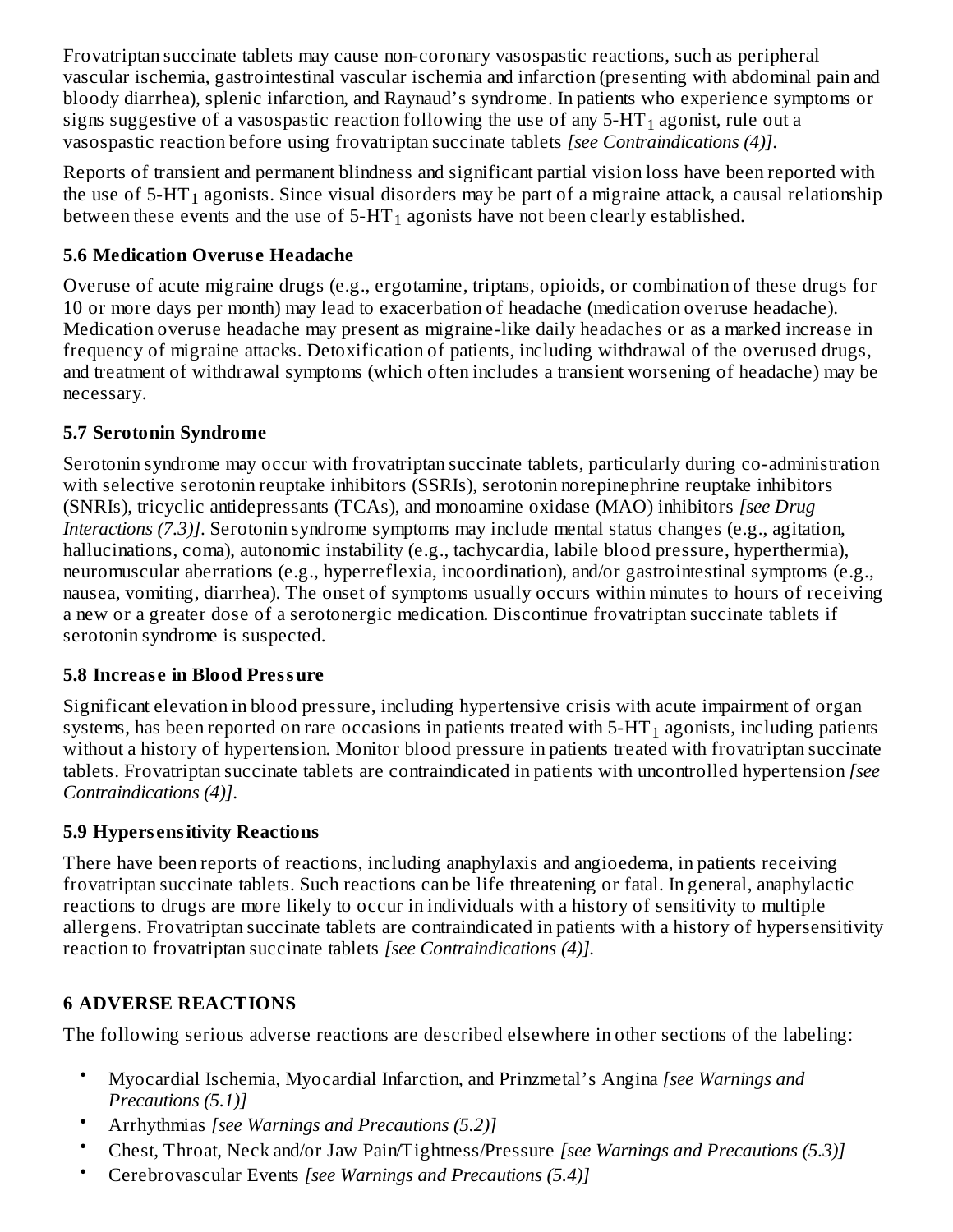- Other Vasospasm Reactions *[see Warnings and Precautions (5.5)]*
- Medication Overuse Headache *[see Warnings and Precautions (5.6)]*
- Serotonin Syndrome *[see Warnings and Precautions (5.7)]*
- Increases in Blood Pressure *[see Warnings and Precautions (5.8)]*
- Hypersensitivity Reactions *[see Contraindications (4) and Warnings and Precautions (5.8)]*

#### **6.1 Clinical Trials Experience**

Because clinical trials are conducted under widely varying conditions, adverse reaction rates observed in the clinical trials of a drug cannot be directly compared to rates in the clinical trials of another drug and may not reflect the rates observed in practice.

Frovatriptan succinate tablets were evaluated in four randomized, double-blind, placebo-controlled, short-term trials. These trials involved 2392 patients (1554 on frovatriptan succinate tablets 2.5 mg and 838 on placebo). In these short-term trials, patients were predominately female (88%) and Caucasian (94%) with a mean age of 42 years (range 18 to 69).The treatment-emergent adverse events that occurred most frequently following administration of frovatriptan succinate tablets 2.5 mg (i.e., in at least 2% of patients), and at an incidence  $\geq$  1% greater than with placebo, were dizziness, paresthesia, headache, dry mouth, fatigue, flushing, hot or cold sensation, dyspepsia, skeletal pain, and chest pain. In a long-term, open-label study where 496 patients were allowed to treat multiple migraine attacks with frovatriptan succinate tablets 2.5 mg for up to 1 year, 5% of patients ( $n = 26$ ) discontinued due to treatment-emergent adverse events.

Table 1 lists treatment-emergent adverse events reported within 48 hours of drug administration that occurred with frovatriptan succinate tablets 2.5 mg at an incidence of  $\geq$  2% and more often than on placebo, in the four placebo-controlled trials. The events cited reflect experience gained under closely monitored conditions of clinical trials in a highly selected patient population. In actual clinical practice or in other clinical trials, these incidence estimates may not apply, as the conditions of use, reporting behavior, and the kinds of patients treated may differ.

| <b>Adverse Reactions</b>            | Frovatriptan             |                |
|-------------------------------------|--------------------------|----------------|
|                                     | <b>Succinate Tablets</b> |                |
|                                     | 2.5 <sub>mg</sub>        | <b>Placebo</b> |
|                                     | $(n = 1554)$             | $(n = 838)$    |
| Central & peripheral nervous system |                          |                |
| <b>Dizziness</b>                    | 8%                       | 5%             |
| Headache                            | 4%                       | 3%             |
| Paresthesia                         | 4%                       | 2%             |
| Gastrointestinal system disorders   |                          |                |
| Dry mouth                           | 3%                       | 1%             |
| Dyspepsia                           | 2%                       | 1%             |
| Body as a whole – general disorders |                          |                |
| Fatigue                             | 5%                       | 2%             |
| Hot or cold sensation               | 3%                       | 2%             |
| Chest pain                          | 2%                       | 1%             |
| Musculo-skeletal                    |                          |                |
| Skeletal pain                       | 3%                       | 2%             |
| Vascular                            |                          |                |
| Flushing                            | 4%                       | 2%             |

**Table 1. Advers e Reactions Reported within 48 Hours (Incidence ≥ 2% and Greater Than Placebo) of Patients in Four Pooled Placebo-Controlled Migraine Trials**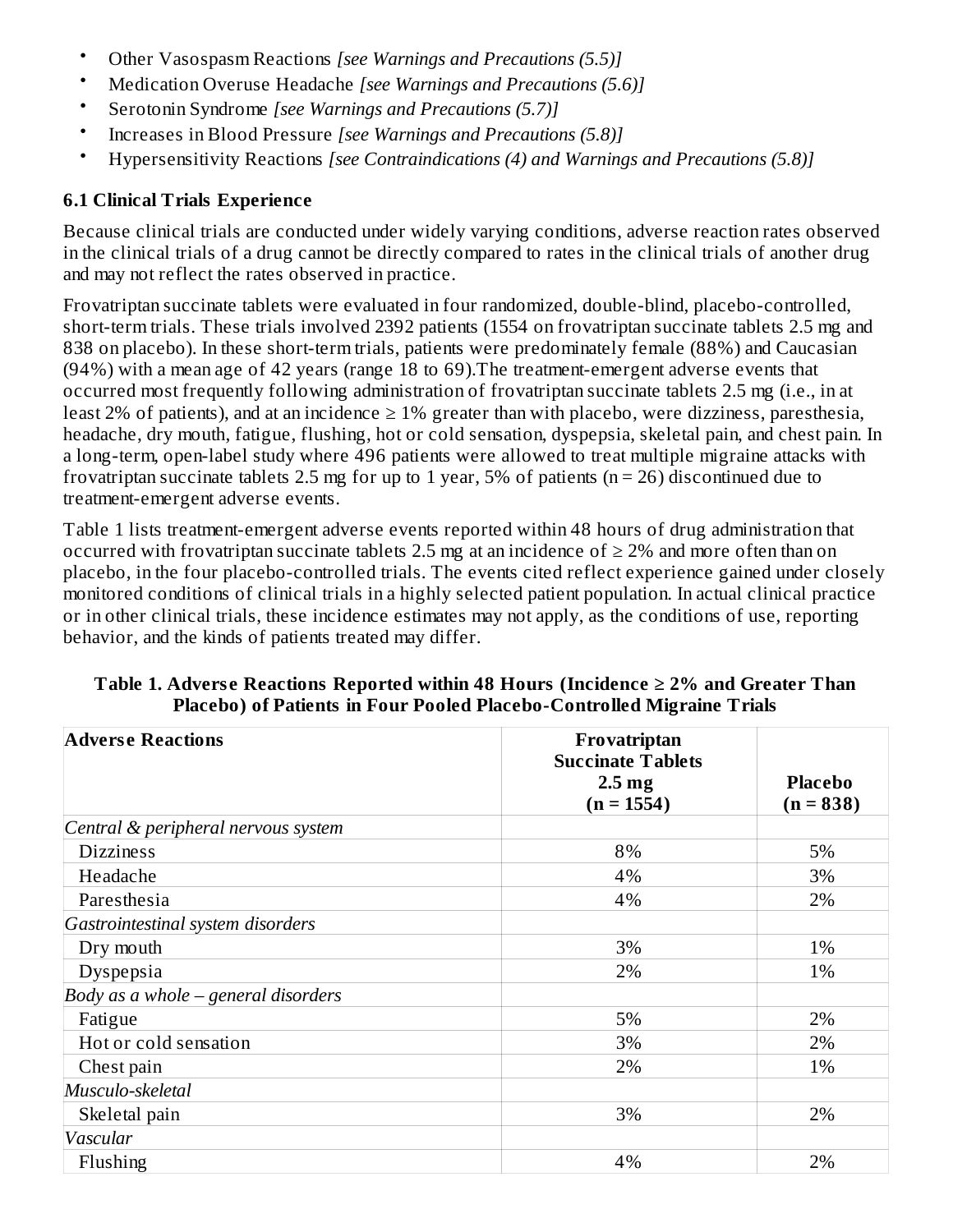The incidence of adverse events in clinical trials did not increase when up to 3 doses were used within 24 hours. The incidence of adverse events in placebo-controlled clinical trials was not affected by gender, age, or concomitant medications commonly used by migraine patients. There were insufficient data to assess the impact of race on the incidence of adverse events.

#### *Other Events Observed in Association with the Administration of Frovatriptan Succinate Tablets*

The incidence of frequently reported adverse events in four placebo-controlled trials is presented below. Events are further classified within body system categories. Frequent adverse events are those occurring in at least 1/100 patients.

*Central and Peripheral Nervous System:* dysesthesia and hypoesthesia.

*Gastrointestinal:* vomiting, abdominal pain and diarrhea.

*Body as a Whole:* pain.

*Psychiatric:* insomnia and anxiety.

*Respiratory:* sinusitis and rhinitis.

*Vision Disorders:* vision abnormal.

*Skin and Appendages:* sweating increased.

*Hearing and Vestibular Disorders:* tinnitus.

*Heart Rate and Rhythm:* palpitation.

#### **6.2 Postmarketing Experience**

The following adverse reactions were identified during post approval use of frovatriptan succinate tablets. Because these events are reported voluntarily from a population of uncertain size, it is not always possible to reliably estimate their frequency or establish a causal relationship to drug exposure.

#### *Central and Peripheral Nervous System:* Seizure

## **7 DRUG INTERACTIONS**

### **7.1 Ergot-containing Drugs**

Ergot-containing drugs have been reported to cause prolonged vasospastic reactions. Because these effects may be additive, use of ergotamine-containing or ergot-type medications (like dihydroergotamine or methysergide) and frovatriptan succinate tablets within 24 hours of each other is contraindicated *[see Contraindications (4)]*.

### **7.2 5-HT Agonists 1B/1D**

Because their vasospastic effects may be additive, co-administration of frovatriptan succinate tablets and other 5-HT agonists (e.g., triptans) within 24 hours of each other is contraindicated *[see* 1*Contraindications (4)]*.

#### **7.3 Selective Serotonin Reuptake Inhibitors/Serotonin Norepinephrine Reuptake Inhibitors and Serotonin Syndrome**

Cases of serotonin syndrome have been reported during combined use of triptans and SSRIs, SNRIs, TCAs, and MAO inhibitors *[see Warnings and Precautions (5.7)].*

## **8 USE IN SPECIFIC POPULATIONS**

#### **8.1 Pregnancy**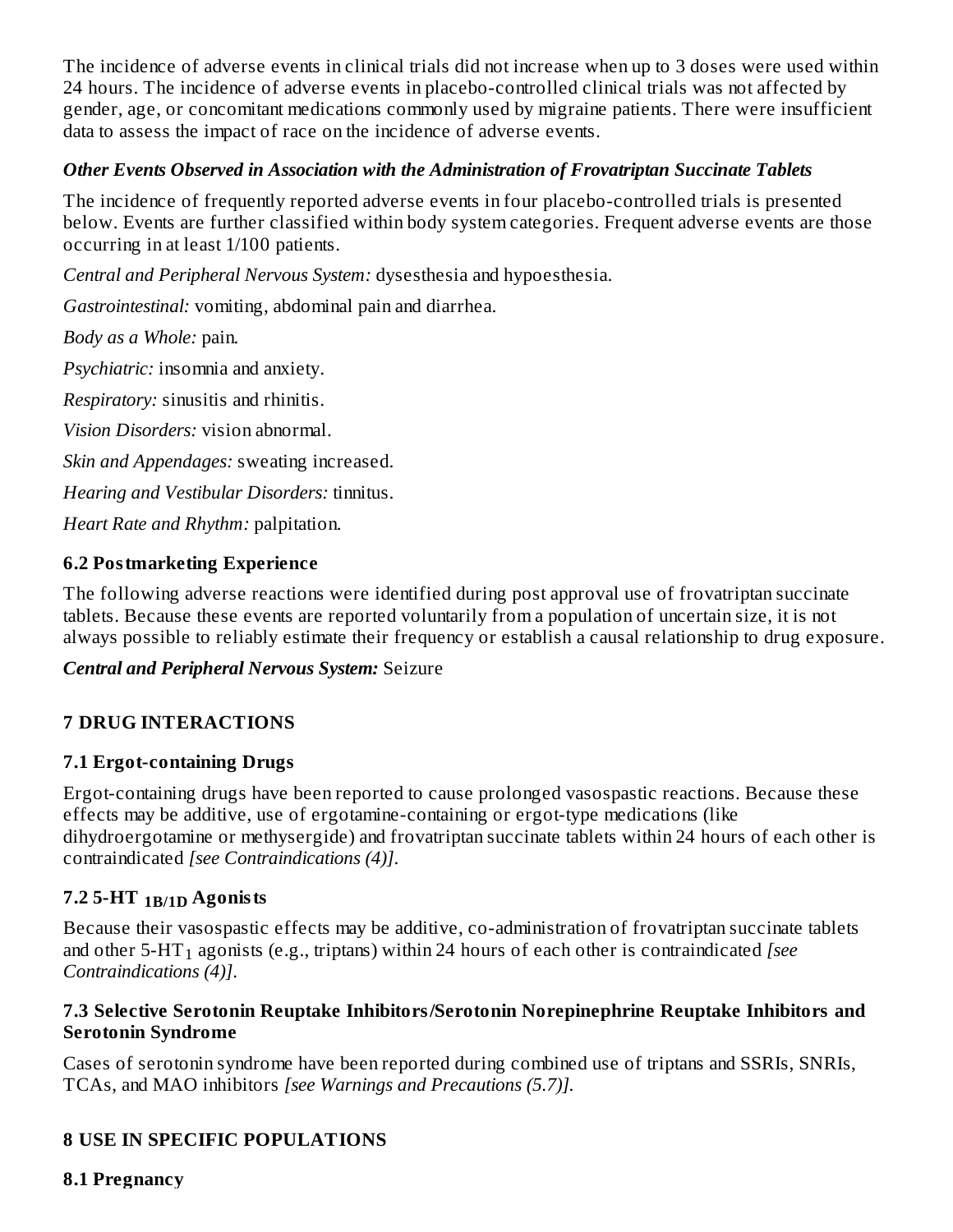#### *Risk Summary*

**8.1 Pregnancy**

There are no adequate data on the developmental risk associated with the use of frovatriptan succinate tablets in pregnant women. In animal studies, frovatriptan produced developmental toxicity (embryofetal lethality, fetal abnormalities, and decreased embryofetal growth) when administered to pregnant rats and rabbits at doses greater than those used clinically *[see Animal Data]*.

In the U.S. general population, the estimated background risk of major birth defects and of miscarriage in clinically recognized pregnancies is 2% to 4% and 15% to 20%, respectively. The reported rate of major birth defects among deliveries to women with migraine ranged from 2.2% to 2.9% and the reported rate of miscarriage was 17%, which were similar to rates reported in women without migraine.

#### *Clinical Considerations*

#### *Disease-Associated Maternal and/or Embryo/Fetal Risk*

Published data have suggested that women with migraines may be at increased risk of preeclampsia during pregnancy.

#### *Data*

#### *Animal Data*

When pregnant rats were administered frovatriptan (oral doses of 0, 100, 500, or 1000 mg/kg/day) throughout organogenesis, increased embryofetal mortality and an increased incidence of fetal malformations were observed at the high dose; decreased fetal body weights and increased incidences of fetal structural variations associated with growth impairment were observed at all doses. The lowest effect dose for embryofetal developmental toxicity in rats (100 mg/kg/day) is approximately 130 times the maximum recommended human dose (MRHD) of 7.5 mg/day on a body surface area (mg/m<sup>2</sup>) basis.

When pregnant rabbits were administered frovatriptan (oral doses of 0, 5, 20, or 80 mg/kg/day) throughout organogenesis, embryofetal mortality was increased at the mid and high doses. The noeffect dose for embryofetal developmental toxicity in rabbits (5 mg/kg/day) is approximately 13 times the MRHD on a mg/m<sup>2</sup> basis.

Oral administration of frovatriptan (0, 100, 500, or 1000 mg/kg/day) to female rats throughout pregnancy and lactation resulted in increased embryofetal mortality at the high dose. The no effect dose for pre- and postnatal developmental toxicity in rats (500 mg/kg/day) is approximately 650 times the  $MRHD$  on a mg/m<sup>2</sup> basis.

#### **8.2 Lactation**

#### *Risk Summary*

There are no data on the presence of frovatriptan in human milk, the effects of frovatriptan on the breastfed infant, or the effects of frovatriptan on milk production. In rats, oral dosing with frovatriptan resulted in levels of frovatriptan and/or its metabolites in milk up to four times higher than in plasma.

The developmental and health benefits of breastfeeding should be considered along with the mother's clinical need for frovatriptan succinate tablets and any potential adverse effects on the breastfed infant from frovatriptan or from the underlying maternal condition.

#### **8.4 Pediatric Us e**

The safety and effectiveness in pediatric patients have not been established. Therefore, frovatriptan succinate tablets are not recommended for use in patients under 18 years of age. There are no additional adverse reactions identified in pediatric patients based on postmarketing experience that were not previously identified in adults.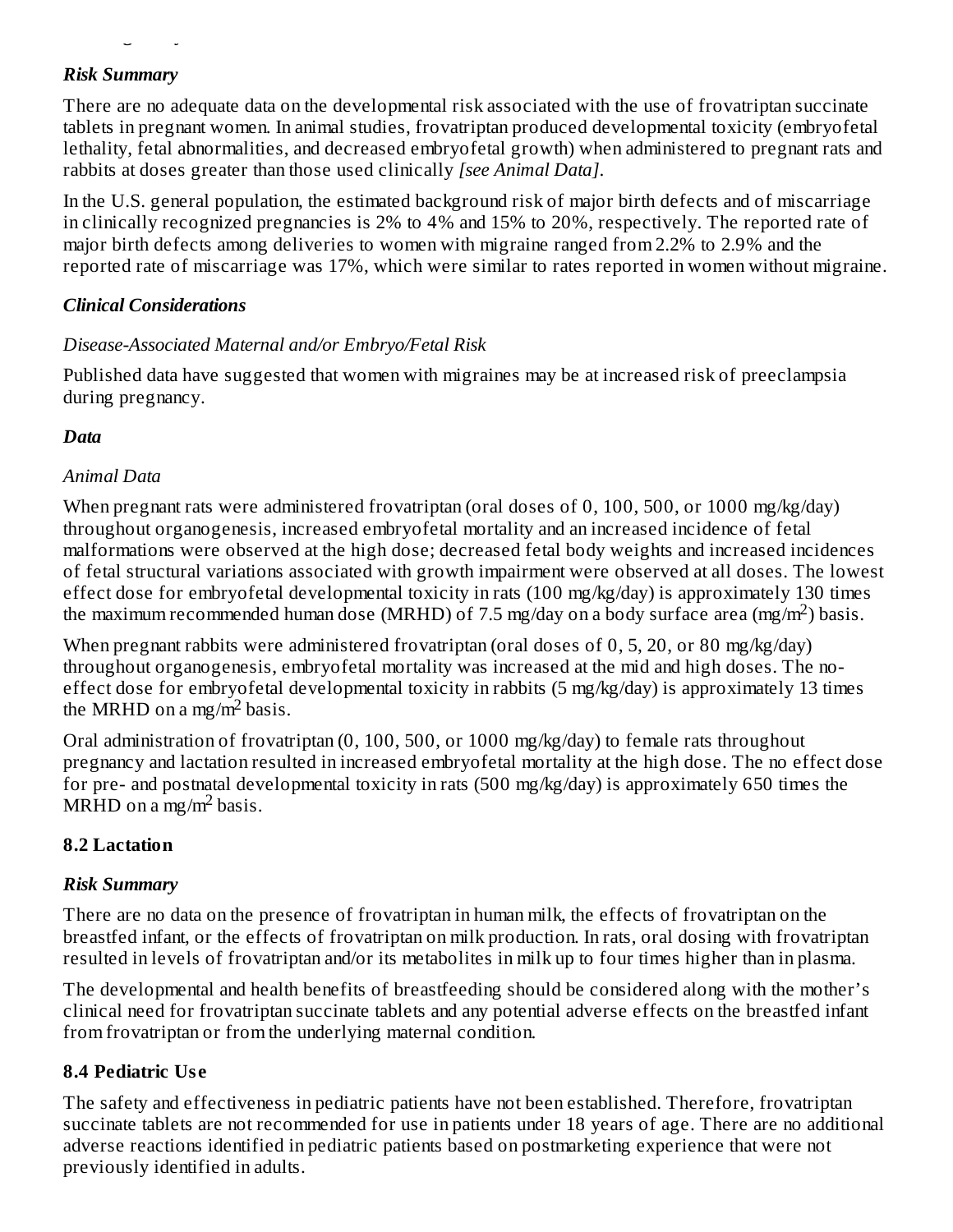#### **8.5 Geriatric Us e**

Mean blood concentrations of frovatriptan in elderly patients were 1.5 to 2 times higher than those seen in younger adults *[see Clinical Pharmacology (12.3)]*. No dosage adjustment is necessary.

### **8.6 Patients with Hepatic Impairment**

No dosage adjustment is necessary when frovatriptan succinate tablets are given to patients with mild to moderate hepatic impairment.

There is no clinical or pharmacokinetic experience with frovatriptan succinate tablets in patients with severe hepatic impairment. Because a greater than two-fold increase in AUC is predicted in patients with severe hepatic impairment, there is a greater potential for adverse events in these patients, and frovatriptan succinate tablets should therefore be used with caution in that population.

### **10 OVERDOSAGE**

The elimination half-life of frovatriptan is 26 hours *[see Clinical Pharmacology (12.3)]*. Therefore, monitoring of patients after overdose with frovatriptan should continue for at least 48 hours or while symptoms or signs persist. There is no specific antidote to frovatriptan. It is unknown what effect hemodialysis or peritoneal dialysis has on the serum concentrations of frovatriptan.

## **11 DESCRIPTION**

Frovatriptan succinate tablets contain frovatriptan succinate, a selective 5-hydroxy-tryptamine $_1$  (5-  $\,$  $\mathrm{HT_{1B/1D}}$ ) receptor subtype agonist (triptan), as the active ingredient. Frovatriptan succinate is chemically designated as (3*R*)-2,3,4,9-Tetrahydro-3-(methylamino)-1*H*-carbazole-6-carboxamide succinate monohydrate and it has the following structure:



The molecular formula is  $\rm C_{14}H_{17}N_{3}O\rm{\bullet} C_{4}H_{6}O_{4}\rm{\bullet} H_{2}O$ , representing a molecular weight of 379.41. Frovatriptan succinate is a white to off-white powder that is soluble in water.

Each frovatriptan succinate tablet for oral administration contains 3.91 mg frovatriptan succinate, equivalent to 2.5 mg of frovatriptan base. Each tablet also contains the inactive ingredients anhydrous lactose, colloidal silicon dioxide, hypromellose, magnesium stearate, microcrystalline cellulose, polyethylene glycol, sodium starch glycolate (potato) and titanium dioxide.

## **12 CLINICAL PHARMACOLOGY**

## **12.1 Mechanism of Action**

Frovatriptan binds with high affinity to 5-HT $_{\rm 1B/1D}$  receptors. The therapeutic activity of frovatriptan succinate tablets is thought to be due to the agonist effects at the 5-HT  $_{\rm 1B/1D}$  receptors on intracranial blood vessels (including the arterio-venous anastomoses) and sensory nerves of the trigeminal system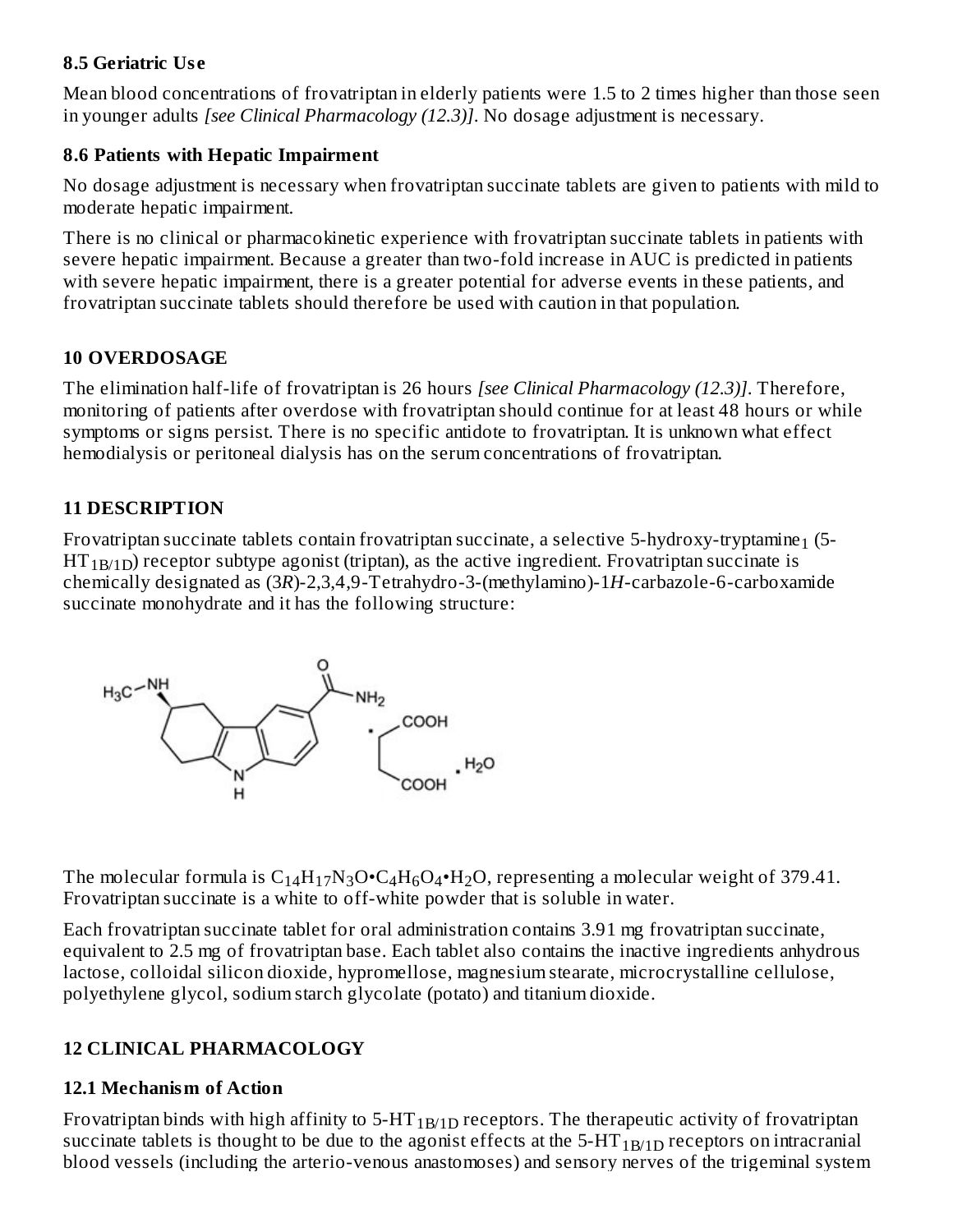which result in cranial vessel constriction and inhibition of pro-inflammatory neuropeptide release.

#### **12.3 Pharmacokinetics**

The pharmacokinetics of frovatriptan are similar in migraine patients and healthy subjects.

#### *Absorption*

Mean maximum blood concentrations  $(\mathrm{C_{max}})$  in patients are achieved approximately 2 to 4 hours after administration of a single oral dose of frovatriptan 2.5 mg. The absolute bioavailability of an oral dose of frovatriptan 2.5 mg in healthy subjects is about 20% in males and 30% in females. Food has no significant effect on the bioavailability of frovatriptan, but delays  ${\rm t_{max}}$  by one hour.

### *Distribution*

Binding of frovatriptan to serum proteins is low (approximately 15%). Reversible binding to blood cells at equilibrium is approximately 60%, resulting in a blood: plasma ratio of about 2:1 in both males and females. The mean steady state volume of distribution of frovatriptan following intravenous administration of 0.8 mg is 4.2 L/kg in males and 3.0 L/kg in females.

### *Metabolism*

*In vitro*, cytochrome P450 1A2 appears to be the principal enzyme involved in the metabolism of frovatriptan. Following administration of a single oral dose of radiolabeled frovatriptan 2.5 mg to healthy male and female subjects, 32% of the dose was recovered in urine and 62% in feces. Radiolabeled compounds excreted in urine were unchanged frovatriptan, hydroxylated frovatriptan, Nacetyl desmethyl frovatriptan, hydroxylated N-acetyl desmethyl frovatriptan and desmethyl frovatriptan, together with several other minor metabolites. Desmethyl frovatriptan has lower affinity for 5-HT  $_{\rm 1B/1D}$ receptors compared to the parent compound. The N-acetyl desmethyl metabolite has no significant affinity for 5-HT receptors. The activity of the other metabolites is unknown.

#### *Elimination*

After an intravenous dose, mean clearance of frovatriptan was 220 and 130 mL/min in males and females, respectively. Renal clearance accounted for about 40% (82 mL/min) and 45% (60 mL/min) of total clearance in males and females, respectively. The mean terminal elimination half-life of frovatriptan in both males and females is approximately 26 hours.

### *Special Populations*

### *Hepatic Impairment*

The AUC of frovatriptan in patients with mild (Child-Pugh 5-6) to moderate (Child-Pugh 7-9) hepatic impairment was about twice that of young, healthy subjects, but within the range observed in healthy elderly subjects and was considerably lower than the values attained with higher doses of frovatriptan (up to 40 mg), which were not associated with any serious adverse effects. There is no clinical or pharmacokinetic experience with frovatriptan succinate tablets in patients with severe hepatic impairment.

### *Renal Impairment*

The pharmacokinetics of frovatriptan following a single oral dose of 2.5 mg was not different in patients with renal impairment (5 males and 6 females, creatinine clearance 16 - 73 mL/min) compared to subjects with normal renal function.

### *Age*

Mean AUC of frovatriptan was 1.5- to 2-fold higher in healthy elderly subjects (age 65 to 77 years) compared to those in healthy younger subjects (age 21 to 37 years). There was no difference in t $_{\rm max}$  or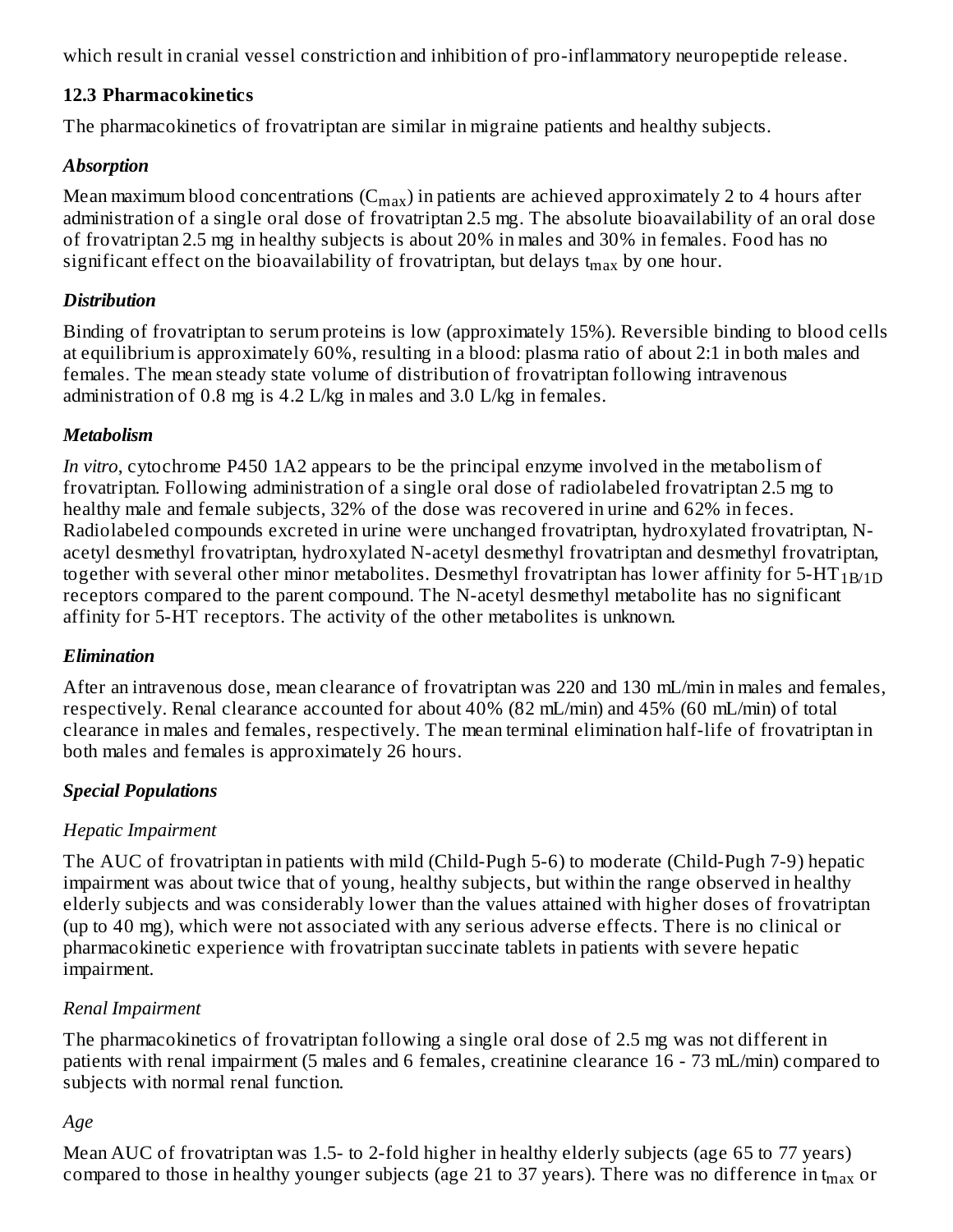$t_{1/2}$  between the two populations.

*Sex*

There was no difference in the mean terminal elimination half-life of frovatriptan in males and females. Bioavailability was higher, and systemic exposure to frovatriptan was approximately 2-fold greater, in females than males, irrespective of age.

...<sub>...</sub>.

#### *Race*

The effect of race on the pharmacokinetics of frovatriptan has not been examined.

#### *Drug Interaction Studies*

Frovatriptan is not an inhibitor of human monoamine oxidase (MAO) enzymes or cytochrome P450 (isozymes 1A2, 2C9, 2C19, 2D6, 2E1, 3A4) *in vitro* at concentrations up to 250- to 500-fold higher than the highest blood concentrations observed in man at a dose of 2.5 mg. No induction of drug metabolizing enzymes was observed following multiple dosing of frovatriptan to rats or on addition to human hepatocytes *in vitro*. Although no clinical trials have been performed, it is unlikely that frovatriptan will affect the metabolism of co-administered drugs metabolized by these mechanisms.

#### *Oral Contraceptives*

Retrospective analysis of pharmacokinetic data from females across trials indicated that the mean  $\mathsf{C}_{\max}$ and AUC of frovatriptan are 30% higher in those subjects taking oral contraceptives compared to those not taking oral contraceptives.

#### *Ergotamine*

The AUC and  $\rm{C_{max}}$  of frovatriptan (2 x 2.5 mg dose) were reduced by approximately 25% when coadministered with ergotamine tartrate *[see Contraindications (4), Drug Interactions (7.1)]*.

### *Propranolol*

Propranolol increased the AUC of frovatriptan 2.5 mg in males by 60% and in females by 29%. The  $\rm{C_{max}}$  of frovatriptan was increased 23% in males and 16% in females in the presence of propranolol. The t $_{\rm max}$  as well as half-life of frovatriptan, though slightly longer in the females, were not affected by concomitant administration of propranolol.

### *Moclobemide*

The pharmacokinetic profile of frovatriptan was unaffected when a single oral dose of frovatriptan 2.5 mg was administered to healthy female subjects receiving the MAO-A inhibitor, moclobemide, at an oral dose of 150 mg twice a day for 8 days.

### **13 NONCLINICAL TOXICOLOGY**

### **13.1 Carcinogenesis, Mutagenesis, Impairment of Fertility**

### *Carcinogenesis*

The carcinogenic potential of orally administered frovatriptan was evaluated in an 84-week study in mice  $(4, 13,$  and  $40 \text{ mg/kg/day}$ , a  $104$ -week study in rats  $(8.5, 27,$  and  $85 \text{ mg/kg/day}$ , and a  $26$ -week study in p53(+/-) transgenic mice (20, 62.5, 200, and 400 mg/kg/day). Although a maximum tolerated dose was not achieved in the 84-week mouse study and in female rats, plasma exposures at the highest doses studied were higher than that achieved in humans at the MRHD of 7.5 mg/day. There were no increases in tumor incidence in the 84-week mouse study at doses producing plasma exposures (AUC) 140 times that in humans at the MRHD. In the rat study, there was a statistically significant increase in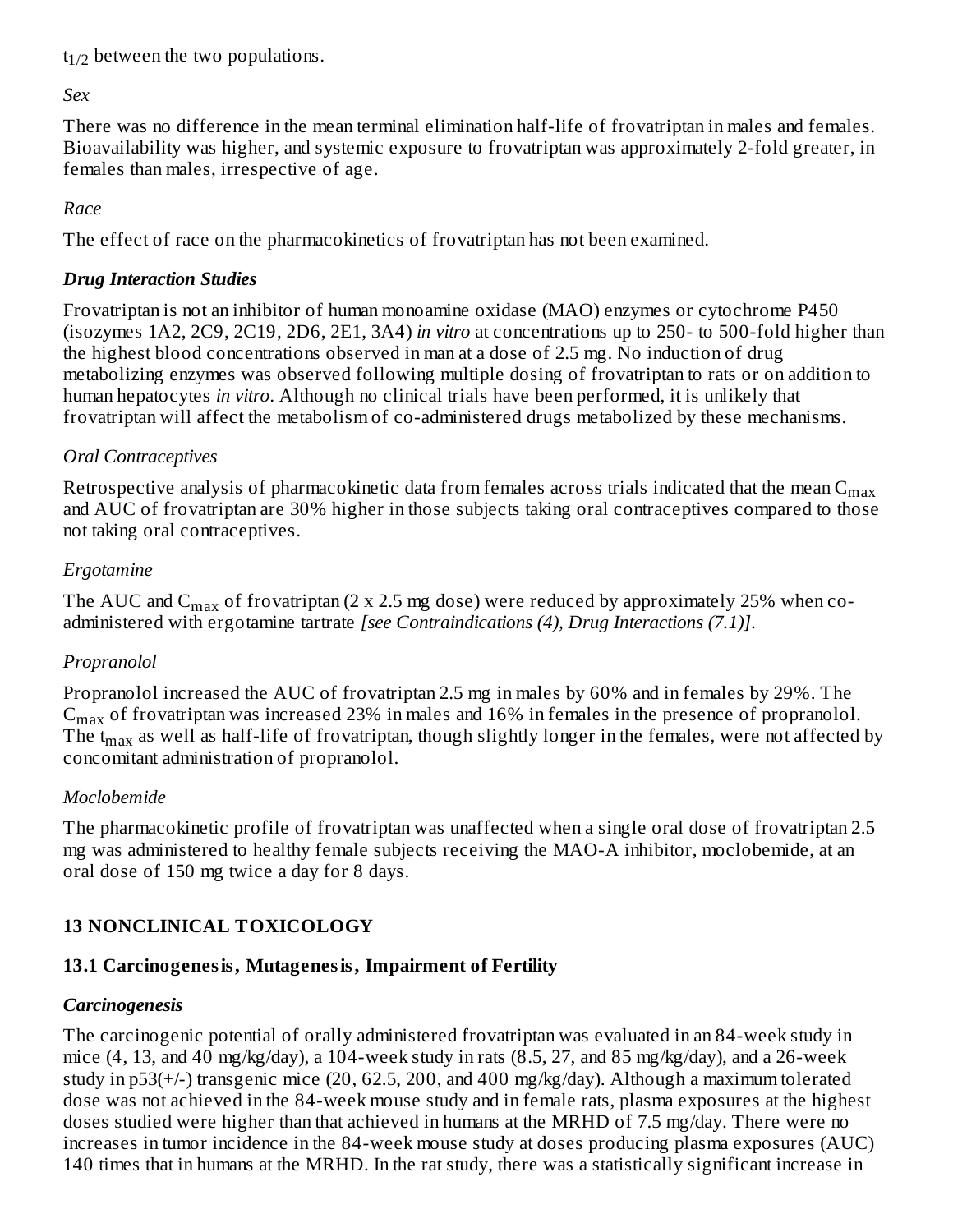the incidence of pituitary adenomas in males only at 85 mg/kg/day, a dose associated with a plasma AUC 250 times that in humans at the MRHD. In the 26-week p53(+/-) transgenic mouse study, the incidence of subcutaneous sarcomas was increased in females at doses of 200 and 400 mg/kg/day.

These sarcomas were associated with subcutaneously implanted animal identification transponders, and are not considered to be relevant to humans. There were no other increases in tumor incidence of any type in any dose group.

#### *Mutagenesis*

Frovatriptan was clastogenic in human lymphocyte cultures, in the absence of metabolic activation. In the bacterial reverse mutation assay (Ames test), frovatriptan produced an equivocal response in the absence of metabolic activation. Frovatriptan was negative in an *in vitro* mouse lymphoma *tk* assay and an *in vivo* mouse bone marrow micronucleus test.

#### *Impairment of Fertility*

Male and female rats were dosed orally with frovatriptan prior to and during mating and in females up to implantation, at doses of 100, 500, and 1000 mg/kg/day (equivalent to approximately 130, 650, and 1300 times the MRHD on a mg/m<sup>2</sup> basis). At all dose levels, there was an increase in the number of females that mated on the first day of pairing compared to control animals. This occurred in conjunction with a prolongation of the estrous cycle. In addition, females had a decreased mean number of corpora lutea, and consequently a lower number of live fetuses per litter, which suggested a partial impairment of ovulation. There were no other fertility-related effects.

### **14 CLINICAL STUDIES**

The efficacy of frovatriptan succinate tablets in the acute treatment of migraine headaches was demonstrated in four randomized, double-blind, placebo-controlled, short-term outpatient trials. In these trials, patients received doses of frovatriptan from 0.5 mg to 40 mg. In these controlled short-term trials, patients were predominately female (88%) and Caucasian (94%) with a mean age of 42 years (range 18 to 69). Patients were instructed to treat a moderate to severe headache. Headache response, defined as a reduction in headache severity from moderate or severe pain to mild or no pain, was assessed for up to 24 hours after dosing. The associated symptoms nausea, vomiting, photophobia, and phonophobia were also assessed. Maintenance of response was assessed for up to 24 hours post dose. In two of the trials a second dose of frovatriptan succinate tablets were provided after the initial treatment, to treat recurrence of the headache within 24 hours. Other medication, excluding other 5-HT  $_{\rm 1}$ agonists and ergotamine containing compounds, was permitted from 2 hours after the first dose of frovatriptan succinate tablets. The frequency and time to use of additional medications were also recorded.

In all four placebo-controlled trials, the percentage of patients achieving a headache response 2 hours after treatment was significantly greater for those taking frovatriptan succinate tablets 2.5 mg compared to those taking placebo (Table 2).

Lower doses of frovatriptan (1 mg or 0.5 mg) were not effective at 2 hours. Higher doses (5 mg to 40 mg) of frovatriptan showed no added benefit over 2.5 mg but did cause a greater incidence of adverse events.

#### **Table 2: Percentage of Patients with Headache Respons e (Mild or No Headache) 2 Hours Following Treatment \***

| <b>Study</b> | Frovatriptan                 | <b>Placebo</b>  |  |
|--------------|------------------------------|-----------------|--|
|              | <b>Succinate Tablets</b>     |                 |  |
|              | $2.5 \text{ mg}$             |                 |  |
|              | $42\%$ <sup>†</sup> (n = 90) | $22\%$ (n = 91) |  |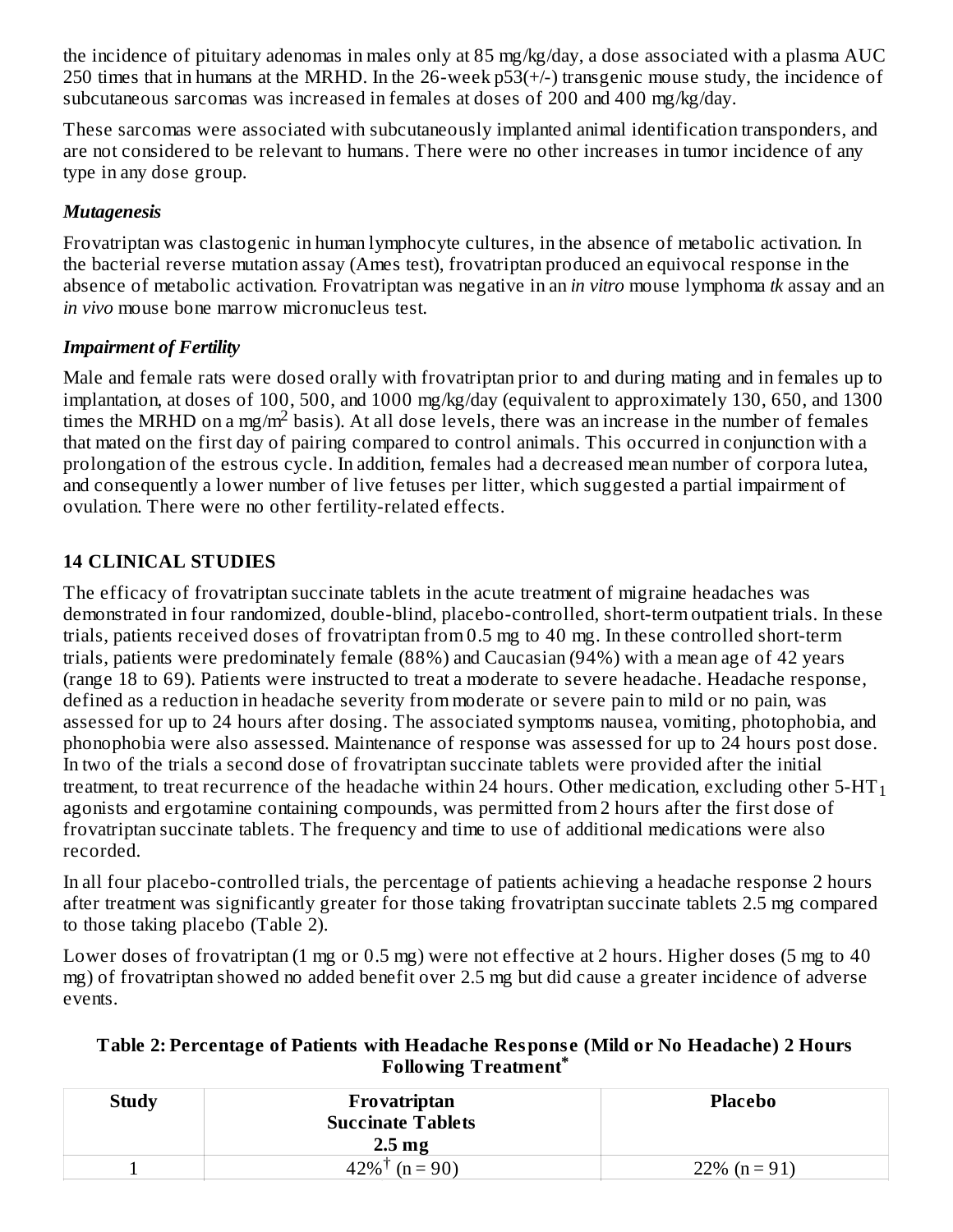|   | $39\%$ <sup>†</sup> (n = 187) | $21\%$ (n = 99)  |
|---|-------------------------------|------------------|
| ັ | $46\%^{\ddagger}$ (n = 672)   | $27\%$ (n = 347) |
|   | $37\%^{\ddagger}$ (n = 438)   | $23\%$ (n = 225) |

\* ITT observed data, excludes patients who had missing data or were asleep.

 $\dagger$  p < 0.05.

 $\ddagger$  p < 0.001 in comparison with placebo.

The estimated probability of achieving an initial headache response by 2 hours following treatment is depicted in Figure 1.



Figure 1 shows a Kaplan-Meier plot of the probability over time of obtaining headache response (no or mild *pain) following treatment with frovatriptan succinate tablets 2.5 mg or placebo. The probabilities displayed* are based on pooled data from the four placebo-controlled trials described in Table 2. Patients who did not *achieve a response were censored at 24 hours.*

In patients with migraine-associated nausea, photophobia, and phonophobia at baseline there was a decreased incidence of these symptoms in frovatriptan succinate tablet-treated patients compared to placebo.

The estimated probability of patients taking a second dose or other medication for their migraine over the 24 hours following the initial dose of study treatment is summarized in Figure 2.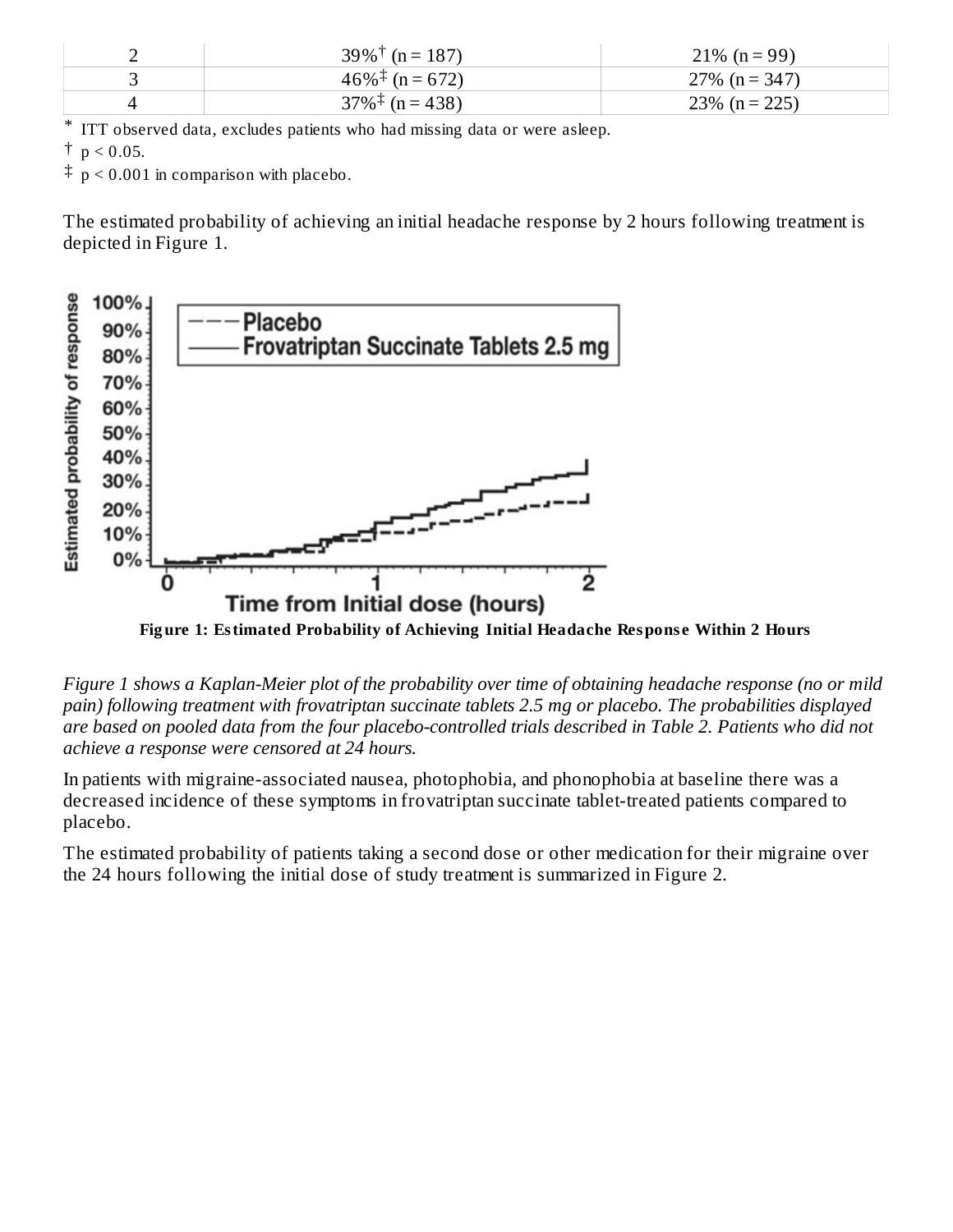

Figure 2: Estimated Probability of Patients Taking a Second Dose or Other Medication for Migraine Over **the 24 Hours Following the Initial Dos e of Study Treatment**

Figure 2 is a Kaplan-Meier plot showing the probability of patients taking a second dose or other medication for migraine over the 24 hours following the initial dose of study medication based on the data from the four placebo-controlled trials described in Table 2. The plot includes those patients who had a response to the initial dose and those who did not. The protocols did not permit remedication within 2 hours of the initial *dose.*

Efficacy was unaffected by a history of aura; gender; age, or concomitant medications commonly used by migraine patients.

### **16 HOW SUPPLIED/STORAGE AND HANDLING**

Frovatriptan Succinate Tablets are available containing 3.91 mg of frovatriptan succinate equivalent to 2.5 mg of frovatriptan.

The 2.5 mg tablets are white to off-white, film-coated, round, unscored tablets debossed with **M** on one side of the tablet and **FR** over **2.5** on the other side. They are available as follows:

NDC 0378-3140-85 carton of 9 unit-dose tablets  $(1 \times 9)$ 

### **Store at 20° to 25°C (68° to 77°F). [See USP Controlled Room Temperature.]**

#### **Protect from moisture.**

Dispense in a tight, light-resistant container as defined in the USP using a child-resistant closure.

#### **17 PATIENT COUNSELING INFORMATION**

Advise the patient to read the FDA-approved patient labeling (Patient Information)

**Myocardial Is chemia and/or Infarction, Prinzmetal's Angina, Other Vasospastic Reactions, and Cerebrovas cular Events:** Inform patients that frovatriptan succinate tablets may cause serious cardiovascular adverse reactions such as myocardial infarction or stroke, which may result in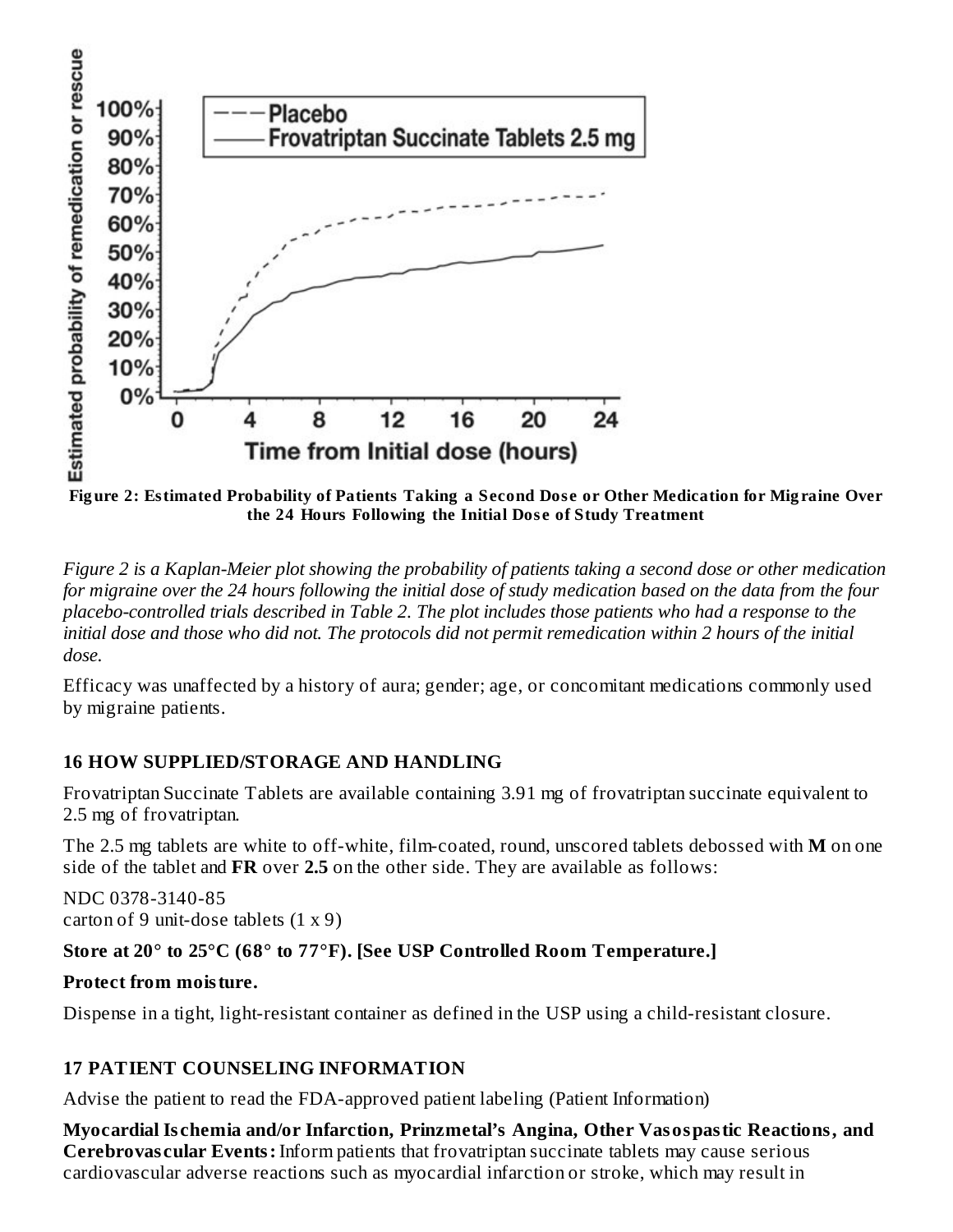hospitalization and even death. Although serious cardiovascular reactions can occur without warning symptoms, instruct patients to be alert for the signs and symptoms of chest pain, shortness of breath, weakness, slurring of speech, and instruct them to ask for medical advice when observing any indicative sign or symptoms. Instruct patients to seek medical advice if they have symptoms of other vasospastic reactions *[see Warnings and Precautions (5.1, 5.2, 5.4, 5.5, and 5.8)]*.

**Hypers ensitivity Reactions:** Inform patients that anaphylactic reactions have occurred in patients receiving frovatriptan succinate tablets. Inform patients that such reactions can be life threatening or fatal and to seek immediate medical attention if they have anaphylactic symptoms. In general, anaphylactic reactions to drugs are more likely to occur in individuals with a history of sensitivity to multiple allergens *[see Contraindications (4)]*.

**Medication Overuse Headache:** Inform patients that use of drugs to treat acute migraines for 10 or more days per month may lead to an exacerbation of headache, and encourage patients to record headache frequency and drug use (e.g., by keeping a headache diary) *[see Warnings and Precautions (5.6)]*.

**Serotonin Syndrome:** Inform patients about the risk of serotonin syndrome with the use of frovatriptan succinate tablets or other triptans, particularly during combined use with SSRIs, SNRIs, TCAs, and MAO inhibitors *[see Warnings and Precautions (5.7) and Drug Interactions (7.3)]*.

**Pregnancy:** Advise patients to notify their healthcare provider if they become pregnant during treatment or plan to become pregnant *[see Use in Specific Populations (8.1)]*.

**Lactation:** Inform patients to notify their healthcare provider if they are breastfeeding or plan to breastfeed *[see Use in Specific Populations (8.2)]*.

### **PATIENT INFORMATION**

**Frovatriptan Succinate Tablets (froe″ va trip′ tan sux′ i nate)**

**What is the most important information I should know about frovatriptan succinate tablets? Frovatriptan succinate tablets can caus e s erious side effects, including:**

- **Heart attack and other heart problems.** Heart problems may lead to death. Stop taking frovatriptan succinate tablets and get emergency medical help right away if you have any of the following symptoms of a heart attack:
	- <sup>o</sup> discomfort in the center of your chest that lasts for more than a few minutes, or that goes away and comes back
	- o severe tightness, pain, pressure, or heaviness in your chest, throat, neck, or jaw
	- o pain or discomfort in your arms, back, neck, jaw, or stomach
	- o shortness of breath with or without chest discomfort
	- o breaking out in a cold sweat
	- o nausea or vomiting
	- o feeling lightheaded

Frovatriptan succinate tablets are not for people with risk factors for heart disease unless a heart exam is done and shows no problem. You have a higher risk for heart disease if you:

- have high blood pressure
- smoke
- have diabetes
- have high cholesterol levels
- are overweight
- have a family history of heart disease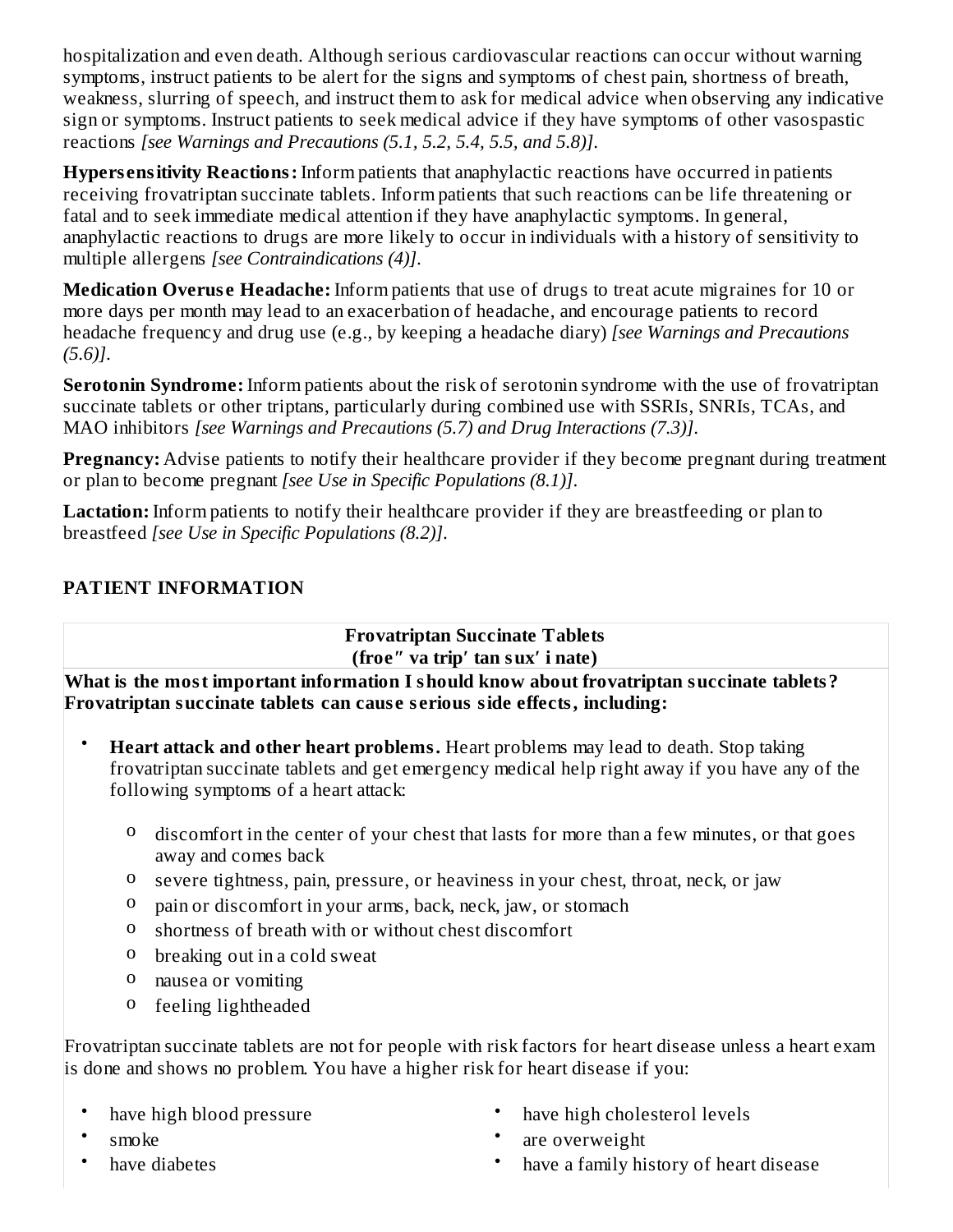#### **What are frovatriptan succinate tablets?**

Frovatriptan succinate tablets are a prescription medicine used to treat migraine headaches with or without aura in adults.

Frovatriptan succinate tablets are not used to treat other types of headaches.

Frovatriptan succinate tablets are not used to prevent or decrease the number of migraine headaches. It is not known if frovatriptan succinate tablets are safe and effective to treat cluster headaches. It is not known if frovatriptan succinate tablets are safe and effective in children under 18 years of age.

# **Who should not take frovatriptan succinate tablets?**

### **Do not take frovatriptan succinate tablets if you have:**

- heart problems, a history of heart problems, or problems with the electrical system of your heart.
- had a stroke, transient ischemic attacks (TIAs), or problems with your blood circulation.
- had hemiplegic migraines or basilar migraines. If you are not sure if you have had these types of migraines, ask your healthcare provider.
- narrowing of blood vessels to your legs, arms, or stomach (peripheral vascular disease).
- injury to your bowel (intestine) due to poor blood circulation (ischemic bowel disease).
- uncontrolled high blood pressure.
- taken any of the following medicines in the last 24 hours:
	- o almotriptan  $(A X E R T^{\circledR})$
	- $^{\circ}$  eletriptan (RELPAX $^{\circledR}$ )
	- o naratriptan (AMERGE<sup>®</sup>)
	- o rizatriptan (MAXALT<sup>®</sup>, MAXALT-MLT<sup>®</sup>)
	- o sumatriptan (IMITREX®, IMITREX STATDOSE, ONZETRA $^{\text{TM}}$ XSAIL $^{\text{TM}},$  $\mathsf{ZEMBRACE}^{\mathsf{TM}}$  SYMTOUCH $^{\mathsf{TM}}$ )  $\textsuperscript{\textregistered}$  IMITREX STATDOSE ONZETRATM XSAILTM TM SYMTOUCH<sup>TM</sup>)
	- o sumatriptan and naproxen (TREXIMET®)
	- o zolmitriptan (ZOMIG $^{\circledR}$ , ZOMIG-ZMT $^{\circledR}$ )
	- o ergotamine or ergotamine-type medicines (CAFERGOT®, ERGOMAR®, D.H.E.45®,  $MIGRANAL^@$ , MIGERGOT<sup>®</sup>)

Ask your healthcare provider if you are not sure if your medicine is listed above.

• an allergy to frovatriptan or any of the ingredients in frovatriptan succinate tablets. See the end of this leaflet for a complete list of ingredients in frovatriptan succinate tablets.

#### **What should I tell my doctor before taking frovatriptan succinate tablets?**

Before taking frovatriptan succinate tablets, tell your doctor about all of your medical conditions, including if you:

- have high blood pressure.
- have high cholesterol.
- have diabetes.
- have liver problems.
- smoke.
- are overweight.
- have heart disease or a family history of heart disease or stroke.
- have any allergies.
- are pregnant or plan to become pregnant. It is not known if frovatriptan succinate tablets can harm your unborn baby.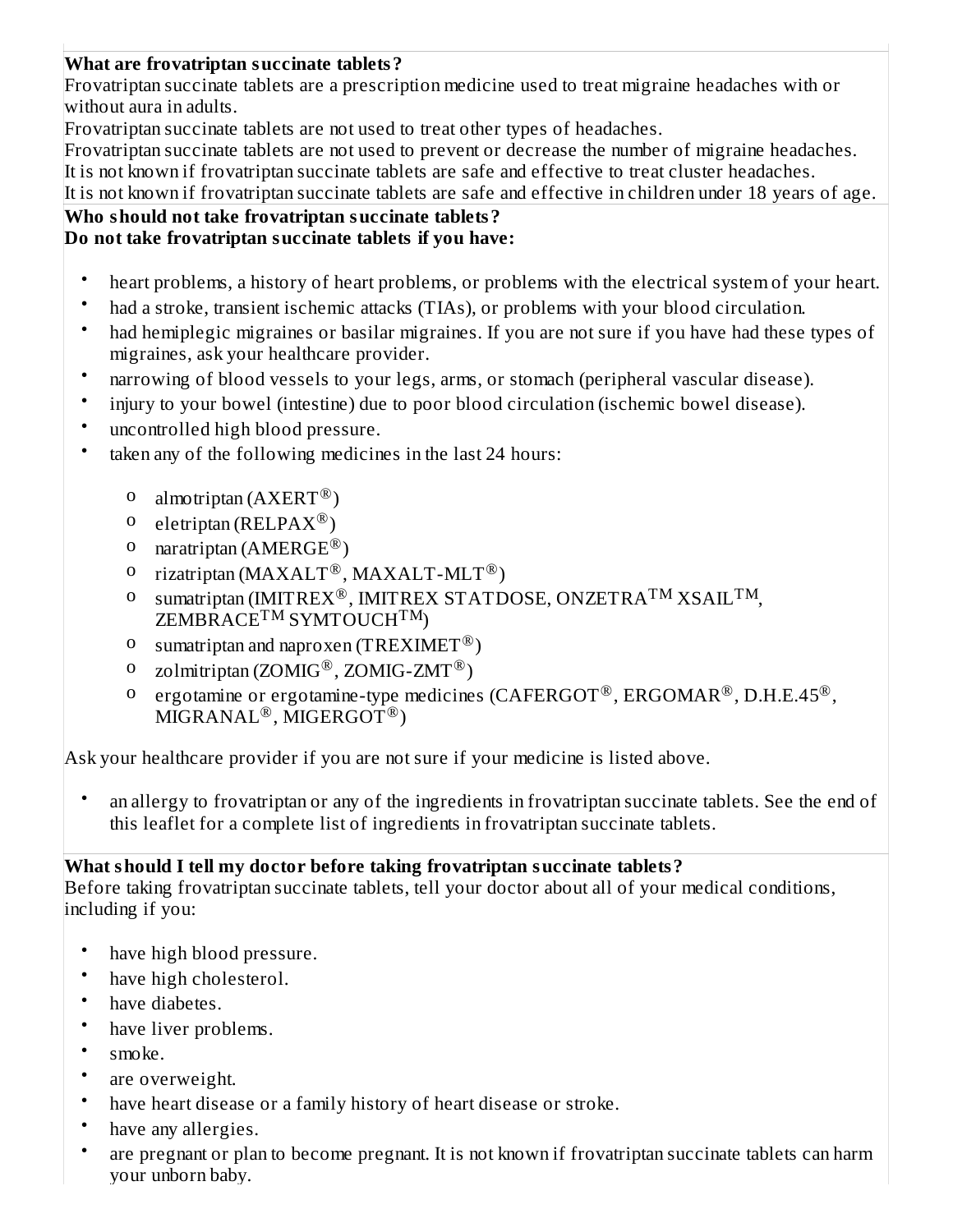• are breastfeeding or plan to breastfeed. It is not known if frovatriptan passes into your breast milk. Talk to your doctor about the best way to feed your baby if you take frovatriptan succinate tablets.

**Tell your doctor about all the medicines you take,** including prescription and over-the-counter medicines, vitamins, and herbal supplements.

Frovatriptan succinate tablets and certain other medicines can affect each other, causing serious side effects.

### **Especially tell your doctor if you take:**

- ergotamine or triptan medicine
- opioid pain medicine
- antidepressant medicines called:
	- o selective serotonin reuptake inhibitors (SSRIs)
	- o serotonin norepinephrine reuptake inhibitors (SNRIs)
	- o tricyclic antidepressants (TCAs)
	- o monoamine oxidase inhibitors (MAOIs)

Ask your doctor or pharmacist for a list of these medicines if you are not sure.

Know the medicines you take. Keep a list of them to show your doctor or pharmacist when you get a new medicine.

### **How should I take frovatriptan succinate tablets?**

- Certain people should take their first dose of frovatriptan succinate tablets in their doctor's office or in another medical setting. Ask your doctor if you should take your first dose in a medical setting.
- Take frovatriptan succinate tablets exactly as your doctor tells you.
- Take frovatriptan succinate tablets by mouth with fluids.
- If you do not get any relief from your headache after your first frovatriptan succinate tablet, do not take a second tablet without first talking with your doctor.
- If your headache comes back or you only get some relief from your headache, you may take a second frovatriptan succinate tablet if it has been at least 2 hours after the first tablet.
- Do not take more than 3 frovatriptan succinate tablets in a 24-hour period.
- It is not known if it is safe to take frovatriptan succinate tablets for more than 4 headaches in 30 days.
- If you take too many frovatriptan succinate tablets, call your doctor or go to the nearest hospital emergency room right away.
- You should write down when you have headaches and when you take frovatriptan succinate tablets so you can talk with your doctor about how frovatriptan succinate tablets are working for you.

### **What should I avoid while taking frovatriptan succinate tablets?**

Frovatriptan succinate tablets can cause dizziness, weakness, or drowsiness. If you have these symptoms do not drive a car, use machinery, or do anything where you need to be alert.

## **What are the possible side effects of frovatriptan succinate tablets?**

**Frovatriptan succinate tablets can caus e s erious side effects.**

#### See **"What is the most important information I should know about frovatriptan succinate tablets?"**

• **Stroke.** Stop taking frovatriptan succinate tablets and get emergency medical help right away if you have any of the following symptoms of a stroke: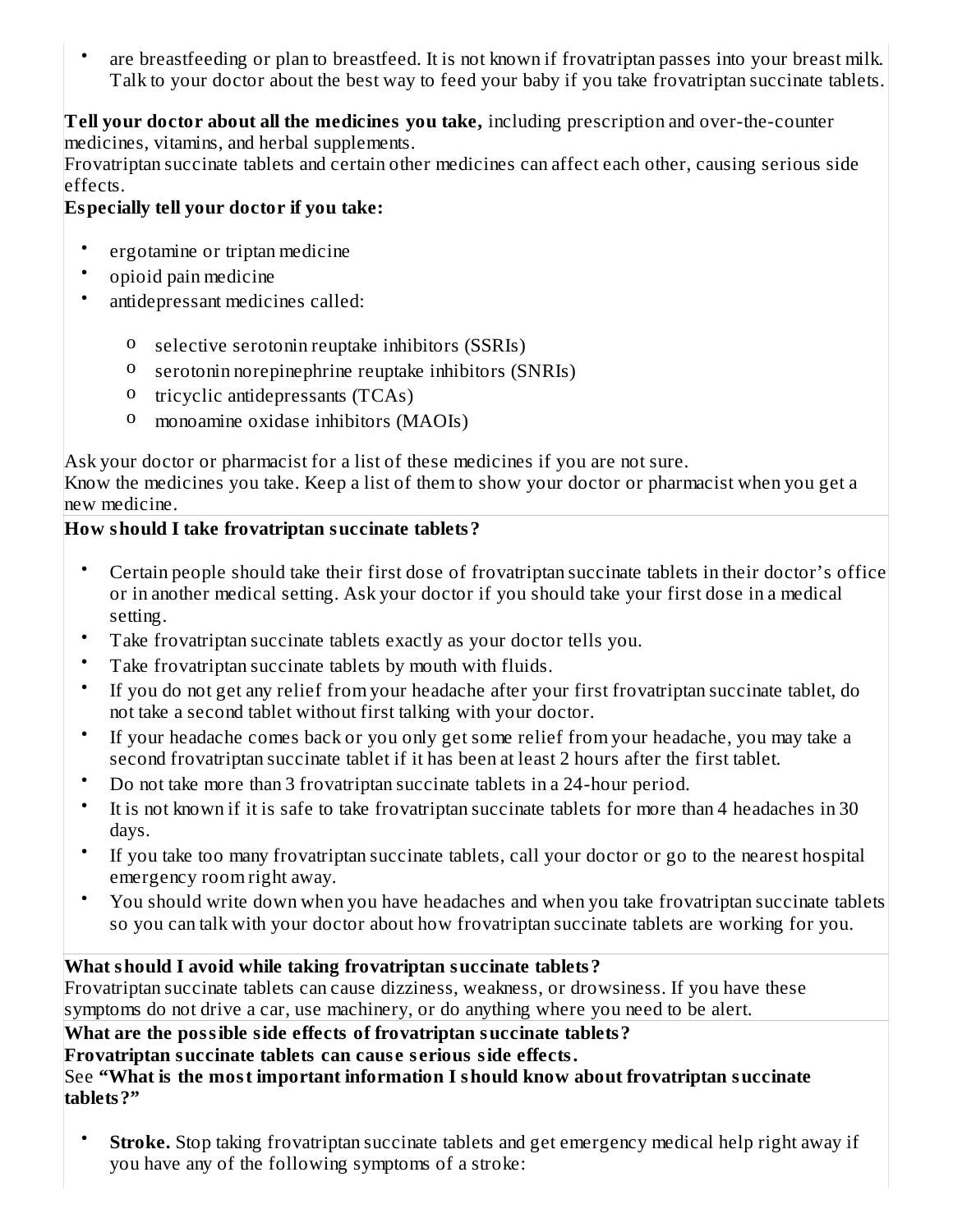o face drooping o unusual weakness or numbness

- o slurred speech
- **Changes in color or s ensation in your fingers and toes (Raynaud's syndrome).**
- **Stomach and intestinal problems** (gastrointestinal and colonic ischemic events). Symptoms of gastrointestinal and colonic ischemic events include:
- o sudden or severe stomach pain
- o stomach pain after meals
- o weight loss
- o nausea or vomiting
- o constipation or diarrhea
- o bloody diarrhea
- o fever
- **Problems with blood circulation to your legs and feet** (peripheral vascular ischemia). Symptoms of peripheral vascular ischemia include:
- o cramping and pain in your legs or hips
- o numbness, tingling, or weakness in your legs
- o feeling of heaviness or tightness in your leg muscles
- o cold feeling or color changes in one or both legs or feet
- o burning or aching pain in your feet or toes while resting
- **Medication overuse headache.** Some people who use too many frovatriptan succinate tablets may have worse headaches (medication overuse headache). If your headaches get worse, your doctor may decide to stop your treatment with frovatriptan succinate tablets.
- **Serotonin syndrome.** Serotonin syndrome is a rare but serious problem that can happen in people using frovatriptan succinate tablets, especially if frovatriptan succinate tablets are used with antidepressant medicines called SSRIs, SNRIs, TCAs, and MAOIs. Call your doctor right away if you have any of the following symptoms of serotonin syndrome:
- o mental changes such as seeing things that are not there (hallucinations), agitation, or coma
- o fast heartbeat
- o changes in blood pressure
- **Increas ed blood pressure.**
- **Allergic reactions.** Call your doctor or get emergency medical help right away if you have symptoms of an allergic reaction, including:
- o rash
- o hives
- o itching
- o swelling of the face, mouth, throat, or tongue
- o difficulty breathing
- o high body temperature
- o tight muscles
- o trouble walking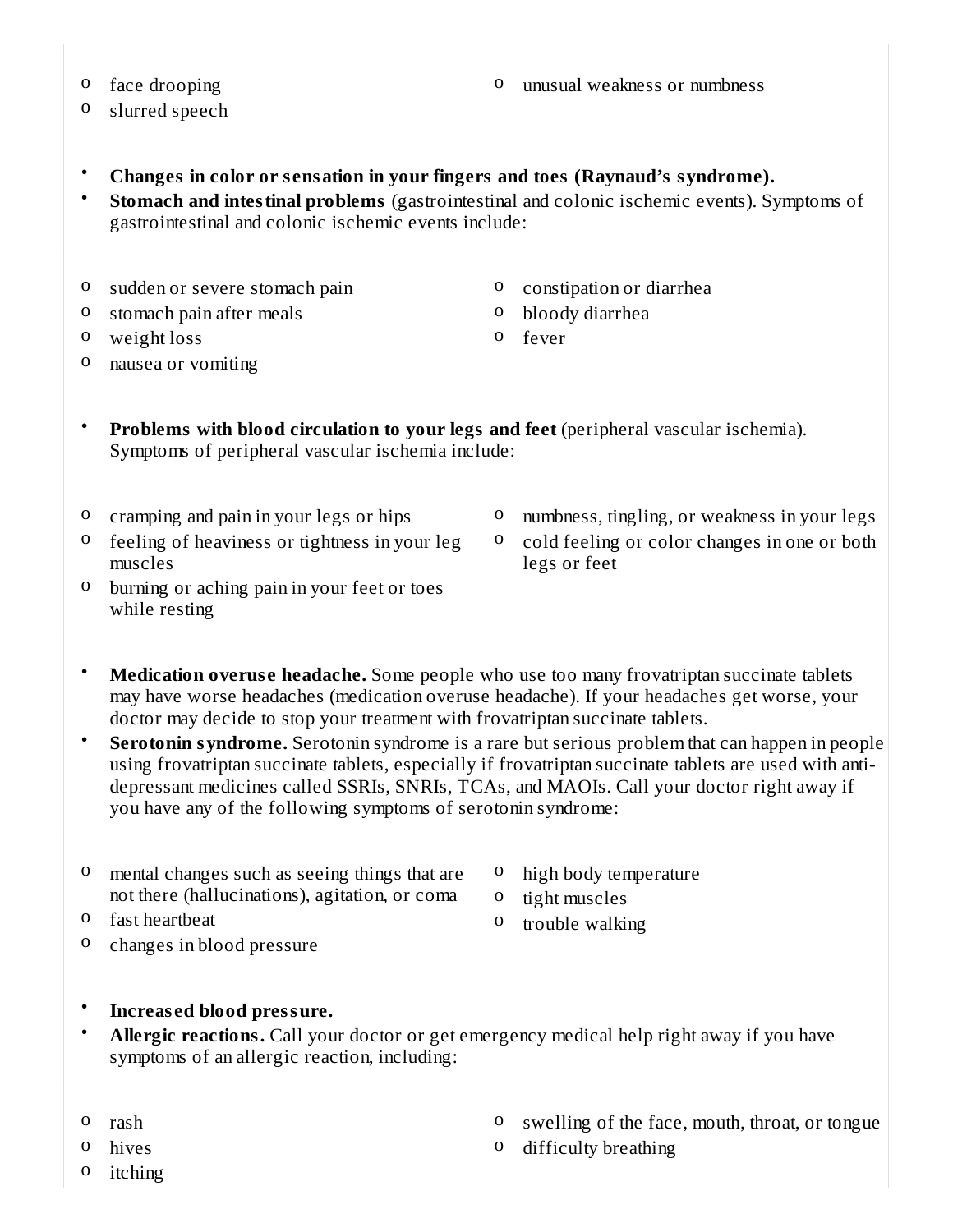### **The most common side effects of frovatriptan succinate tablets are:**

- dizziness
- fatigue (tiredness, drowsiness)
- headache (other than a migraine headache)
- tingling or numbness in your fingers or toes
- warm, hot, burning feeling of your face (flushing)
- dry mouth
- feeling hot or cold
- pain in joints or bones
- chest pain
- indigestion

These are not all the possible side effects of frovatriptan succinate tablets. For more information, ask your doctor or pharmacist.

#### **Call your doctor for medical advice about side effects. You may report side effects to FDA at 1- 800-FDA-1088.**

**How should I store frovatriptan succinate tablets?**

- Store frovatriptan succinate tablets at 20° to 25°C (68° to 77°F).
- Protect frovatriptan succinate tablets from moisture.
- Throw away (discard) after expiration date printed on the carton.

## **Keep frovatriptan succinate tablets and all medicines out of the reach of children.**

### **General information about the safe and effective us e of frovatriptan succinate tablets.**

Medicines are sometimes prescribed for purposes other than those listed in a Patient Information leaflet. Do not use frovatriptan succinate tablets for a condition for which they were not prescribed. Do not give frovatriptan succinate tablets to other people, even if they have the same symptoms that you have. They may harm them.

You can ask your doctor or pharmacist for information about frovatriptan succinate tablets that is written for health professionals.

### **What are the Ingredients in frovatriptan succinate tablets?**

Active ingredient: frovatriptan succinate

Inactive ingredients: anhydrous lactose, colloidal silicon dioxide, hypromellose, magnesium stearate, microcrystalline cellulose, polyethylene glycol, sodium starch glycolate (potato) and titanium dioxide Manufactured for: Mylan Pharmaceuticals Inc., Morgantown, WV 26505 U.S.A. Manufactured by: Mylan Laboratories Limited, Hyderabad – 500 096, India The brands listed are trademarks of their respective owners.

For more information, call Mylan at 1-877-446-3679 (1-877-4-INFO-RX).

This Patient Information has been approved by the U.S. Food and Drug Administration.

Manufactured for: **Mylan Pharmaceuticals Inc.** Morgantown, WV 26505 U.S.A.

Manufactured by: **Mylan Laboratories Limited** Hyderabad — 500 096, India

Revised: 5/2019 75067631 MX:FRVTPS:R2U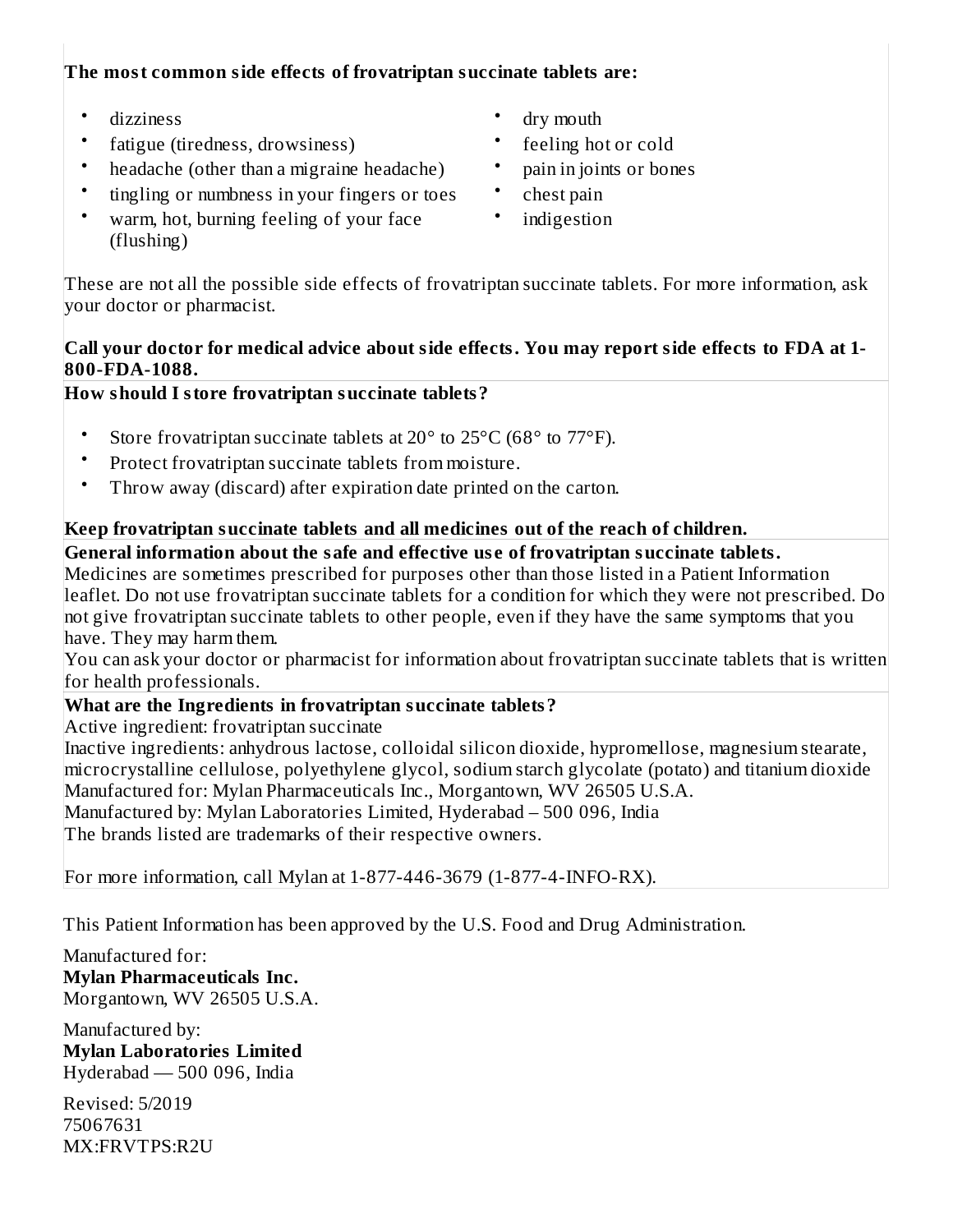#### **PRINCIPAL DISPLAY PANEL – 2.5 mg**

**NDC 0378-3140-85**

**Frovatriptan Succinate Tablets 2.5 mg**

**Rx only 9 Unit-dos e Tablets (1 Card x 9 Tablets)**

Each film-coated tablet contains 3.91 mg of frovatriptan succinate equivalent to 2.5 mg of frovatriptan.

**Usual Dosage:** See accompanying prescribing information.

**Keep this and all medication out of the reach of children.**

**Store at 20° to 25°C (68° to 77°F). [See USP Controlled Room Temperature.]**

**Protect from moisture.**

**Do not us e if blisters are torn, broken or missing.**

Manufactured for: **Mylan Pharmaceuticals Inc.** Morgantown, WV 26505 U.S.A.

Made in India

**Mylan.com**

**MX:3140:9C:R2**

Code No.: MH/DRUGS/25/NKD/89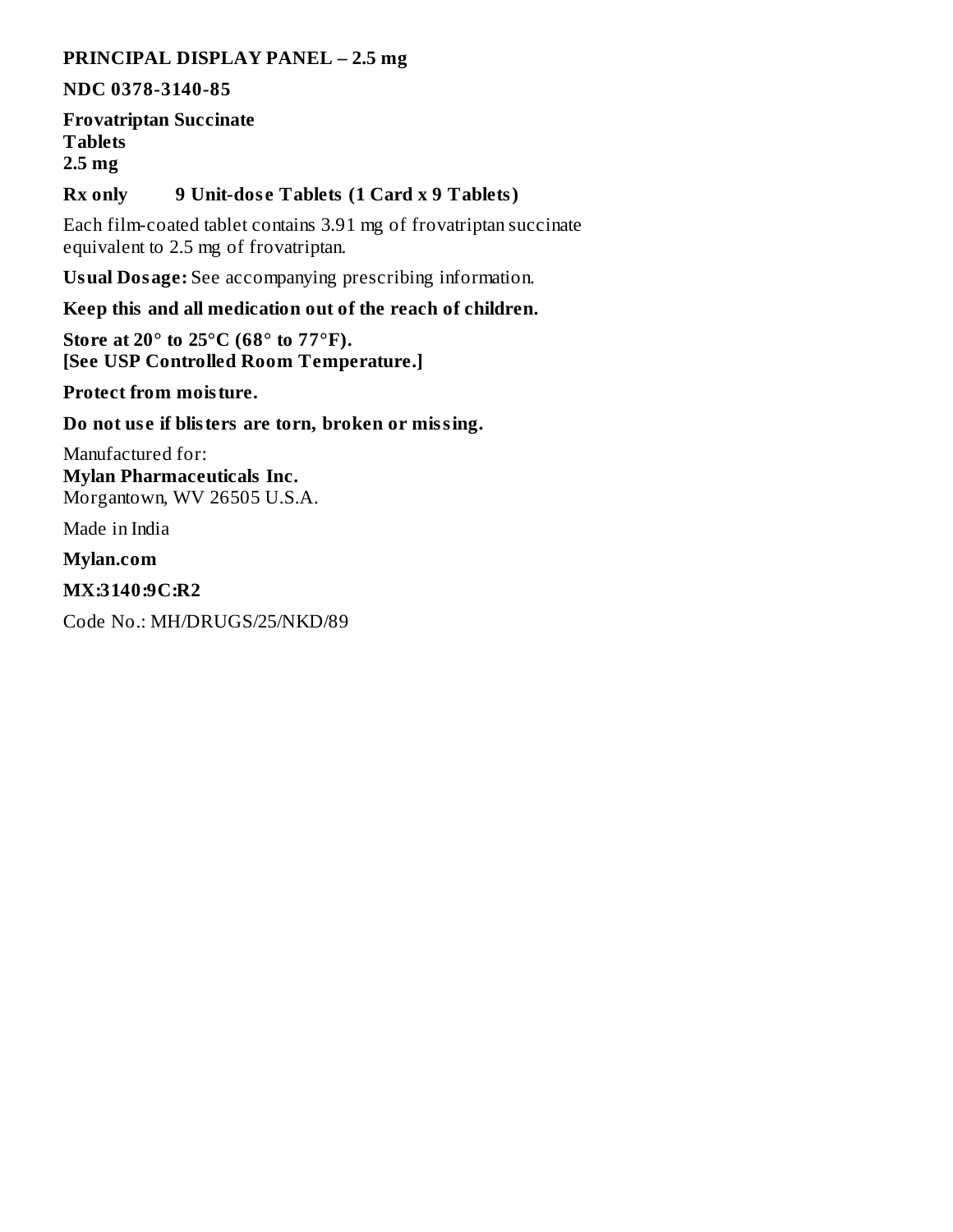|                                                                                                                                                                                                                                                                                                                                                                                                                                         | NDC 0378-3140-85                                                                                                                                                                                                                     |                                                                                                                                                                       |                                                                                         |
|-----------------------------------------------------------------------------------------------------------------------------------------------------------------------------------------------------------------------------------------------------------------------------------------------------------------------------------------------------------------------------------------------------------------------------------------|--------------------------------------------------------------------------------------------------------------------------------------------------------------------------------------------------------------------------------------|-----------------------------------------------------------------------------------------------------------------------------------------------------------------------|-----------------------------------------------------------------------------------------|
|                                                                                                                                                                                                                                                                                                                                                                                                                                         | <b>Frovatriptan Succinate</b>                                                                                                                                                                                                        |                                                                                                                                                                       |                                                                                         |
|                                                                                                                                                                                                                                                                                                                                                                                                                                         | <b>Tablets</b>                                                                                                                                                                                                                       |                                                                                                                                                                       |                                                                                         |
|                                                                                                                                                                                                                                                                                                                                                                                                                                         | 2.5 <sub>mg</sub>                                                                                                                                                                                                                    |                                                                                                                                                                       | Variable Data online Coding<br>Varnish Free area for                                    |
|                                                                                                                                                                                                                                                                                                                                                                                                                                         |                                                                                                                                                                                                                                      | <b>III</b> Mylan <sup>®</sup>                                                                                                                                         |                                                                                         |
|                                                                                                                                                                                                                                                                                                                                                                                                                                         | <b>Rx only</b>                                                                                                                                                                                                                       | 9 Unit-dose Tablets (1 Card x 9 Tablets)                                                                                                                              |                                                                                         |
|                                                                                                                                                                                                                                                                                                                                                                                                                                         | Each film-coated tablet contains 3.91 mg of frovatriptan succinate<br>equivalent to 2.5 mg of frovatriptan.<br>Usual Dosage: See accompanying prescribing information.<br>Keep this and all medication out of the reach of children. | Store at 20° to 25°C (68° to 77°F).<br>[See USP Controlled Room Temperature.]<br><b>Protect from moisture.</b><br>Do not use if blisters are torn, broken or missing. | Prompt "LOT" & "EXP'<br>will be printed along with                                      |
| Tablets                                                                                                                                                                                                                                                                                                                                                                                                                                 | NDC 0378-3140-85                                                                                                                                                                                                                     |                                                                                                                                                                       | <b>Variable Data online Coding</b><br>(see e.g. below)<br>LOT 1234567                   |
| мосозга-3140-as                                                                                                                                                                                                                                                                                                                                                                                                                         | <b>Frovatriptan Succinate</b>                                                                                                                                                                                                        |                                                                                                                                                                       | EXP MMM. YYYY<br>*SNO 00000000000<br>*GTIN 00000000000000<br>*(whereever is applicable) |
| 2.5 mg                                                                                                                                                                                                                                                                                                                                                                                                                                  | <b>Tablets</b>                                                                                                                                                                                                                       |                                                                                                                                                                       |                                                                                         |
| Frovatriptan Succinate<br>$\begin{tabular}{ c c c c } \hline \quad \quad & \quad \quad & \quad \quad & \quad \quad & \quad \quad \\ \hline \quad \quad & \quad \quad & \quad \quad & \quad \quad & \quad \quad \\ \hline \quad \quad & \quad \quad & \quad \quad & \quad \quad \\ \hline \quad \quad & \quad \quad & \quad \quad & \quad \quad \\ \hline \quad \quad & \quad \quad & \quad \quad & \quad \quad \\ \hline \end{tabular}$ | 2.5 <sub>mg</sub>                                                                                                                                                                                                                    |                                                                                                                                                                       |                                                                                         |
| ts (1 Card x 9 Tab<br><b>Mylan</b>                                                                                                                                                                                                                                                                                                                                                                                                      |                                                                                                                                                                                                                                      | <b>III</b> Mylan <sup>®</sup>                                                                                                                                         |                                                                                         |
|                                                                                                                                                                                                                                                                                                                                                                                                                                         | <b>Rx only</b>                                                                                                                                                                                                                       | 9 Unit-dose Tablets (1 Card x 9 Tablets)                                                                                                                              |                                                                                         |
|                                                                                                                                                                                                                                                                                                                                                                                                                                         | Manufactured for:<br>40:90:R<br>Mylan Pharmaceuticals Inc.<br>Morgantown, WV 26505 U.S.A.<br>$\overline{0}$<br>Made in India<br>$\blacksquare$ Mylan <sup>®</sup><br>Mylan.com                                                       | Code No.: MH/DRUGS/25/NKD/89<br>0378-3140-85                                                                                                                          |                                                                                         |

| <b>FROVATRIPTAN</b>                                                                               |                         |                    |                                   |                   |                 |
|---------------------------------------------------------------------------------------------------|-------------------------|--------------------|-----------------------------------|-------------------|-----------------|
| frovatriptan tablet, film coated                                                                  |                         |                    |                                   |                   |                 |
|                                                                                                   |                         |                    |                                   |                   |                 |
| <b>Product Information</b>                                                                        |                         |                    |                                   |                   |                 |
| Product Type                                                                                      | HUMAN PRESCRIPTION DRUG | Item Code (Source) |                                   | NDC:0378-3140     |                 |
| <b>Route of Administration</b>                                                                    | ORAL                    |                    |                                   |                   |                 |
|                                                                                                   |                         |                    |                                   |                   |                 |
|                                                                                                   |                         |                    |                                   |                   |                 |
| <b>Active Ingredient/Active Moiety</b>                                                            |                         |                    |                                   |                   |                 |
|                                                                                                   | <b>Ingredient Name</b>  |                    | <b>Basis of Strength Strength</b> |                   |                 |
| FROVATRIPTAN SUCCINATE (UNII: D28J6W18HY) (FROVATRIPTAN - UNII:H82Q2D5WA7)<br><b>FROVATRIPTAN</b> |                         |                    |                                   | 2.5 <sub>mg</sub> |                 |
|                                                                                                   |                         |                    |                                   |                   |                 |
| <b>Inactive Ingredients</b>                                                                       |                         |                    |                                   |                   |                 |
|                                                                                                   | <b>Ingredient Name</b>  |                    |                                   |                   | <b>Strength</b> |
| ANHYDROUS LACTOSE (UNII: 3SY5LH9 PMK)                                                             |                         |                    |                                   |                   |                 |
| <b>SILICON DIO XIDE (UNII: ETJ7Z6 XBU4)</b>                                                       |                         |                    |                                   |                   |                 |
| HYPROMELLOSE, UNSPECIFIED (UNII: 3NXW29V3WO)                                                      |                         |                    |                                   |                   |                 |
| MAGNESIUM STEARATE (UNII: 70097M6I30)                                                             |                         |                    |                                   |                   |                 |
| MICRO CRYSTALLINE CELLULO SE (UNII: OP1R32D61U)                                                   |                         |                    |                                   |                   |                 |
| POLYETHYLENE GLYCOL, UNSPECIFIED (UNII: 3WJQ0SDW1A)                                               |                         |                    |                                   |                   |                 |
| SODIUM STARCH GLYCOLATE TYPE A POTATO (UNII: 5856J3G2A2)                                          |                         |                    |                                   |                   |                 |